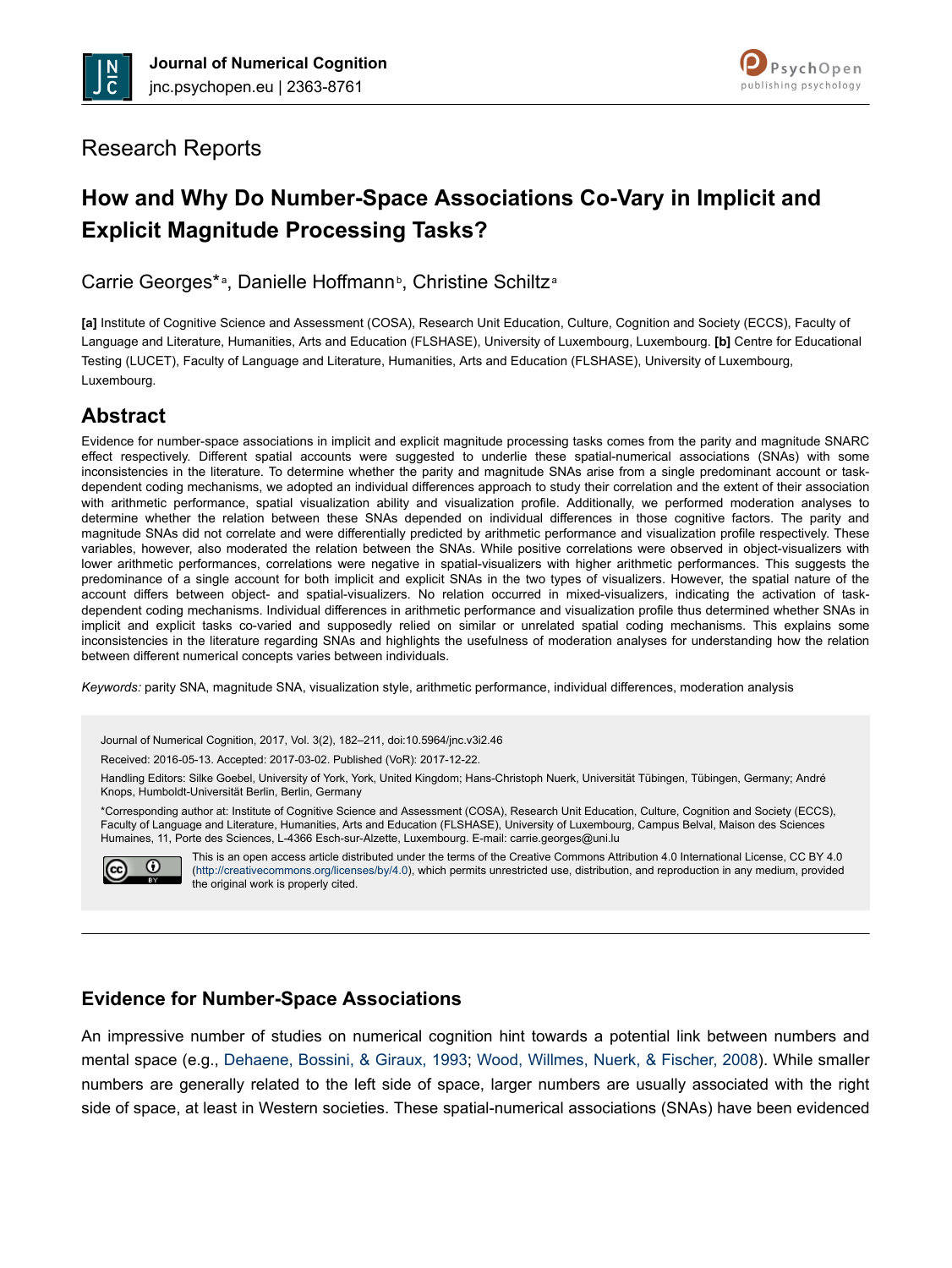across a variety of different contexts involving not only healthy individuals, but also neurologically impaired patients (for a recent review, see [Fischer & Shaki, 2014\)](#page-24-0). Interestingly, number-space associations can be observed regardless of whether the numerical task requires the explicit processing of numerical magnitude or not.

For instance, the central display of a non-informative digit was shown to facilitate responses to stimuli in either the left or right hemifield depending on its magnitude [\(Fischer, Castel, Dodd, & Pratt, 2003](#page-24-0)). Similarly, participants deviated to the left or right when asked to state the midpoint of a line composed of irrelevant smaller or larger digits respectively ([Fischer, 2001\)](#page-24-0). Moreover, individuals usually respond faster to small/large digits with their left/right hand respectively in binary classification tasks not involving explicit magnitude processing, such as during parity judgments [\(Dehaene et al., 1993\)](#page-24-0) or when evaluating the pointing direction of a shape superimposed on digits [\(Fias, Lauwereyns, & Lammertyn, 2001](#page-24-0); [Lammertyn, Fias, & Lauwereyns,](#page-26-0) [2002](#page-26-0); [Mitchell, Bull, & Cleland, 2012\)](#page-26-0). The latter phenomenon, known as the SNARC effect (Spatial Numerical Associations of Response Codes; [Dehaene et al., 1993](#page-24-0)) has, however, also been observed during explicit numerical magnitude judgments [\(Dehaene, Dupoux, & Mehler, 1990](#page-24-0); [Gevers, Verguts, Reynvoet, Caessens, &](#page-25-0) [Fias, 2006\)](#page-25-0), indicating that number-space associations can be reliably measured regardless of the implicit or explicit nature of the task.

### **Spatial Coding Mechanisms Underlying Number-Space Associations**

Even though number-space associations have been extensively replicated in tasks with implicit and explicit magnitude processing, the cognitive mechanisms contributing to SNAs are highly debated. Up to date, three spatial coding accounts have been suggested to underlie spatial-numerical interactions, including a visuospatial, verbal-spatial, and working memory (WM) account.

The dominant and most traditional *visuospatial* explanation for number-space associations is that numbers are mentally represented along a continuous left-to-right-oriented spatial representational medium, also known as the mental number line (MNL), with small/large numbers located on the left/right side of the continuum respectively, at least in Western societies ([Dehaene et al., 1993;](#page-24-0) [Moyer & Landauer, 1967;](#page-26-0) [Restle, 1970](#page-27-0)). However, considering that this coding mechanism implies a systematic, long-term mapping between numbers and space, it might be less suited to account for the flexibility of spatial-numerical interactions (e.g., [Bächtold,](#page-23-0) [Baumüller, & Brugger, 1998](#page-23-0); [Shaki & Fischer, 2008](#page-27-0)).

An alternative view suggests that SNAs arise from categorical *verbal-spatial* coding. According to the polarity coding account by [Proctor and Cho \(2006\)](#page-27-0), the stimulus and response alternatives in binary classification tasks are coded as negative and positive polarities, with the congruency between the polar codes on the stimulus and response dimensions facilitating response selection. SNAs would thus arise due to the association of the verbal categorical concepts "small" and "left" with the same (e.g., negative) polarity and "large" and "right" with the remaining (e.g., positive) polarity (see also the neural network model proposed by [Gevers, Verguts, Reynvoet,](#page-25-0) [Caessens, & Fias, 2006\)](#page-25-0). However, the drawback of this account is that it is less likely to explain number-space associations evidenced in tasks without lateralized responses such as in random number generation [\(Loetscher, Schwarz, Schubiger, & Brugger, 2008](#page-26-0)) or digit string bisection tasks [\(Fischer, 2001](#page-24-0)).

A final explanation for the link between numbers and space was recently provided by [van Dijck and Fias \(2011\)](#page-27-0), who argued that spatial-numerical interactions are task-specific associations established within *WM*. Number-

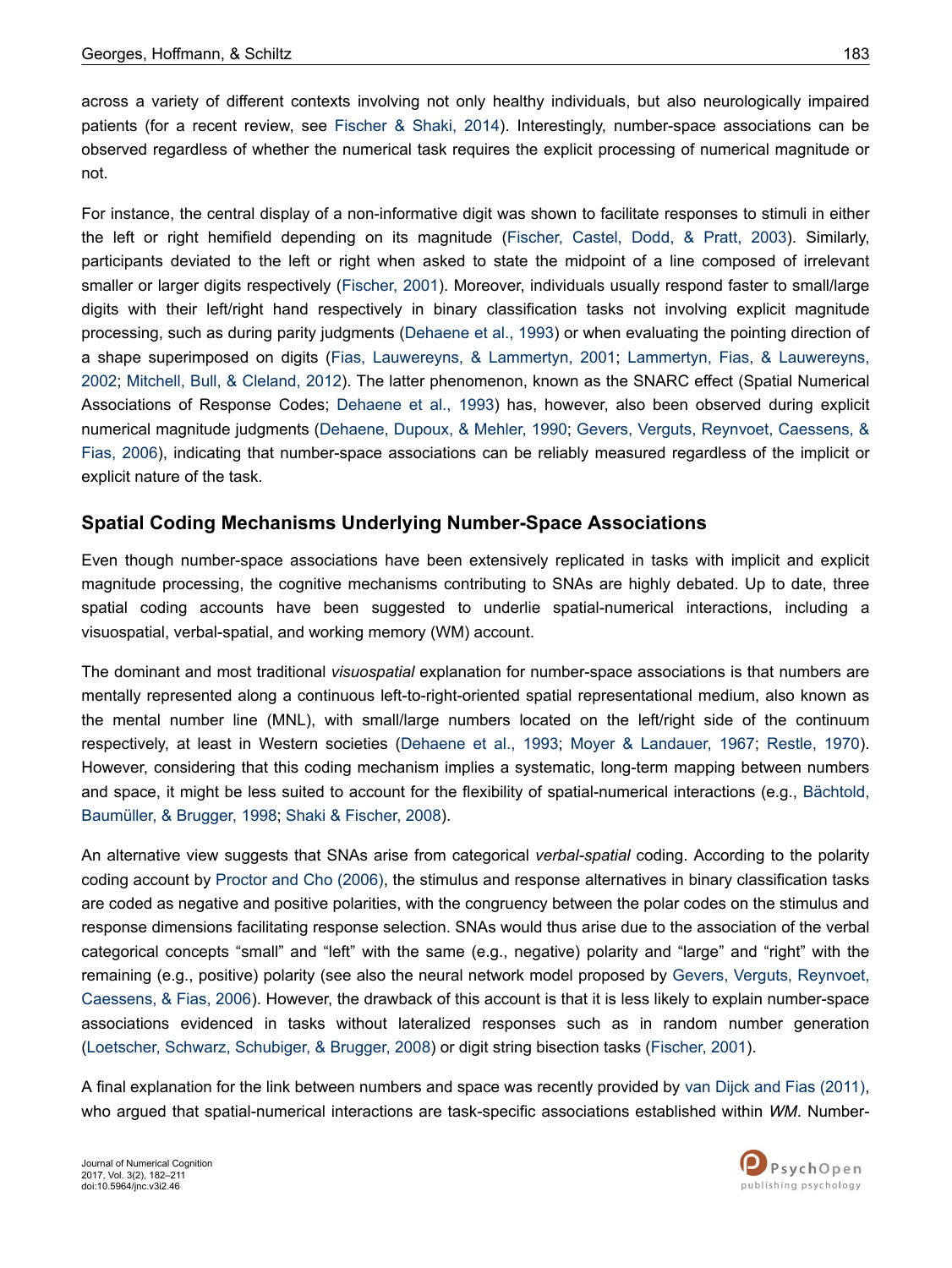space associations, such as the SNARC effect, would arise from the serial position of digits in WM (canonically ordered), with positions from the beginning/end of the sequence being associated with the left/right side of space respectively. Evidence in favor of the WM account was provided by studies showing that the SNARC effect indeed critically depended on the availability of WM resources [\(Herrera, Macizo, & Semenza, 2008;](#page-25-0) [van](#page-27-0) [Dijck, Gevers, & Fias, 2009](#page-27-0)).

Considering the different spatial coding mechanisms proposed to account for number-space associations, the question arises whether only one of these accounts underlies spatial-numerical interactions regardless of the task or whether different spatial coding mechanisms might play a role depending on whether the task requires implicit or explicit processing of numerical magnitudes.

Several findings in the literature suggest that a single spatial coding mechanism predominates in both implicit and explicit magnitude processing tasks. For instance, number-space associations were shown to mainly arise from verbal-spatial coding mechanisms not only in the parity judgment [\(van Dijck et al., 2009](#page-27-0)), but also in the magnitude classification task in adults and children ([Gevers et al., 2010; Imbo, Brauwer, Fias, & Gevers, 2012](#page-25-0)). In a similar vein, although suggesting the involvement of a different account, [Viarouge, Hubbard, and](#page-28-0) [McCandliss \(2014\)](#page-28-0) observed a correlation between parity SNAs and mental rotation ability, suggesting the activation of visuospatial processes during implicit magnitude judgments, while [van Dijck et al. \(2009\)](#page-27-0) highlighted the importance of the visuospatial account in the magnitude SNARC effect, as the latter was selectively abolished by a visuospatial but not verbal WM load. Finally, [Cheung, Ayzenberg, Diamond, Yousif,](#page-23-0) [and Lourenco \(2015\)](#page-23-0) reported a significant correlation between parity and magnitude SNAs, even when partialling out the effects of general cognitive tasks or participants' RTs, again suggesting the activation of common spatial coding processes in both tasks.

In contrast, the hypothesis that different coding mechanisms might come into play depending on the task assessing number-space associations also receives robust support from the literature. For instance, we recently showed that the spatial mechanisms underlying number-space associations depended on contextual elements such as the task instructions [\(Georges, Schiltz, & Hoffmann, 2015](#page-25-0)). Similarly, [Ginsburg and Gevers](#page-25-0) [\(2015\)](#page-25-0) observed that the association of numerical magnitudes with space in a magnitude classification task was tied to either long-term semantic representations along the MNL or short-term representations temporarily activated in WM depending on whether the magnitude judgment was conditional on a preliminarily memorized numerical sequence or not. Furthermore, number-space associations in the parity judgment and magnitude classification tasks could be selectively abolished by a verbal and visuospatial WM load respectively [\(van Dijck](#page-27-0) [et al., 2009](#page-27-0)). Moreover, findings from a principle component analysis showed that SNAs in the parity judgment and magnitude classification tasks were placed in two separate components [\(van Dijck, Gevers, Lafosse, &](#page-27-0) [Fias, 2012](#page-27-0)), thus suggesting that spatial-numerical interactions in implicit and explicit magnitude processing tasks potentially arise from qualitatively different cognitive mechanisms. Furthermore, while hemi-neglect patients featured regular spatial-numerical interactions in the parity judgment task, where access to numerical magnitude is implicit, they show atypical number-space associations in the explicit magnitude classification task [\(Priftis, Zorzi, Meneghello, Marenzi, & Umilta, 2006;](#page-27-0) [Zorzi et al., 2012](#page-28-0)). Finally, SNAs were shown to assume a continuous vs. categorical shape in the parity judgment and magnitude classification task respectively [\(Gevers](#page-25-0) [et al., 2006](#page-25-0); [Wood et al., 2008\)](#page-28-0), thereby further suggesting task-dependent spatial coding mechanisms. Alternatively, such task differences in the shape of SNAs might simply result from different stimulus response latencies depending on the numerical judgment (i.e., parity judgment vs. magnitude classification). The

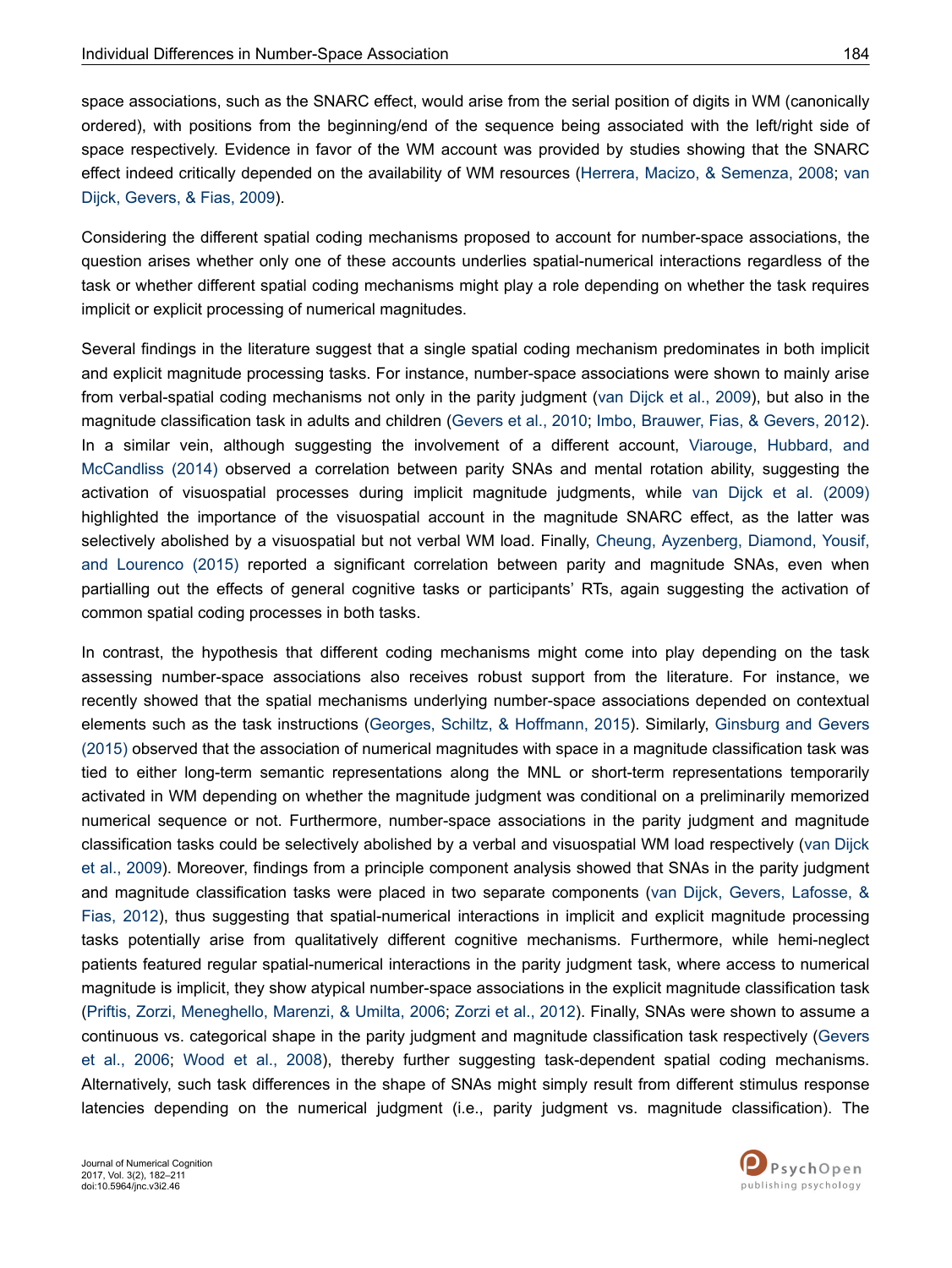categorical shape of number-space associations in magnitude classification tasks might for instance be explained by the fact that reaction times are usually slower for digits closer to the referent than for stimuli further away from the referent (see numerical distance effect), with slower responses subsequently leading to more pronounced number-space associations. SNAs for digits in the intermediate range of the numerical interval would then be as strong as SNAs for stimuli in the extreme range, manifesting in a categorical shape. Nonetheless, the aforementioned findings more readily suggest the contribution of multiple spatial coding mechanisms, whose activational extent depends on task characteristics.

### **Individual Differences in Number-Space Associations**

To better understand which spatial coding mechanisms potentially contribute to number-space associations, several recent studies have adopted an individual differences approach by investigating how individual differences in SNAs can be explained by differences in other cognitive processes (e.g., [Cipora & Nuerk, 2013](#page-24-0); [Hoffmann, Mussolin, Martin, & Schiltz, 2014; Hoffmann, Pigat, & Schiltz, 2014](#page-25-0); [Viarouge et al., 2014\)](#page-28-0).

Variability in the parity SNAs has for instance been related to individual differences in mathematical skills. Participants scoring lower in arithmetic measures displayed more pronounced number-space associations in the parity judgment task [\(Hoffmann, Mussolin, et al., 2014](#page-25-0); but see [Cipora & Nuerk, 2013](#page-24-0)). Similarly, participants with math difficulties revealed stronger SNAs than math controls (i.e., people not studying mathrelated topics; [Hoffmann, Mussolin, et al., 2014\)](#page-25-0), while the weakest parity SNAs were evidenced in math professionals [\(Cipora et al., 2016\)](#page-24-0). In addition to this, number-space associations in the parity judgment task were shown to relate to spatial visualization ability, such that individuals with weaker mental rotation skills displayed stronger parity SNAs [\(Viarouge et al., 2014\)](#page-28-0).

Interestingly, however, despite these findings associating individual differences in arithmetic and spatial skills with variability in the parity SNAs, corresponding investigations using explicit magnitude judgement tasks are lacking. Furthermore, to the best of our knowledge, there are currently no differential psychology studies examining whether individual differences in numerical and spatial factors can influence the extent to which number-space associations co-vary in implicit and explicit magnitude processing tasks.

Another concern is that spatial visualization style, a factor related to both arithmetic performance and mental rotation ability, has never been considered as a potential candidate for explaining individual differences in either parity or magnitude SNAs, let alone the extent of their covariance. Among the object and spatial visualization styles defined in the literature ([Kozhevnikov, Kosslyn, & Shephard, 2005\)](#page-26-0), the latter was shown to relate to success in higher mathematics (e.g., [Anderson et al., 2008;](#page-23-0) [Kozhevnikov et al., 2005](#page-26-0); [van Garderen, 2006](#page-28-0)). Moreover, individuals with high spatial but low object imagery performed considerably better in number sense and algebraic reasoning tasks than participants with low spatial and high object visualization styles or a mixed visualization profile ([Chrysostomou, Pitta-Pantazi, Tsingi, Cleanthous, & Christou, 2013](#page-24-0)). These findings thus emphasize the importance of visualization style in mathematical learning and achievement and suggest that it might also explain individual differences in lower level numerical processing such as number-space associations in implicit and/or explicit magnitude processing tasks.

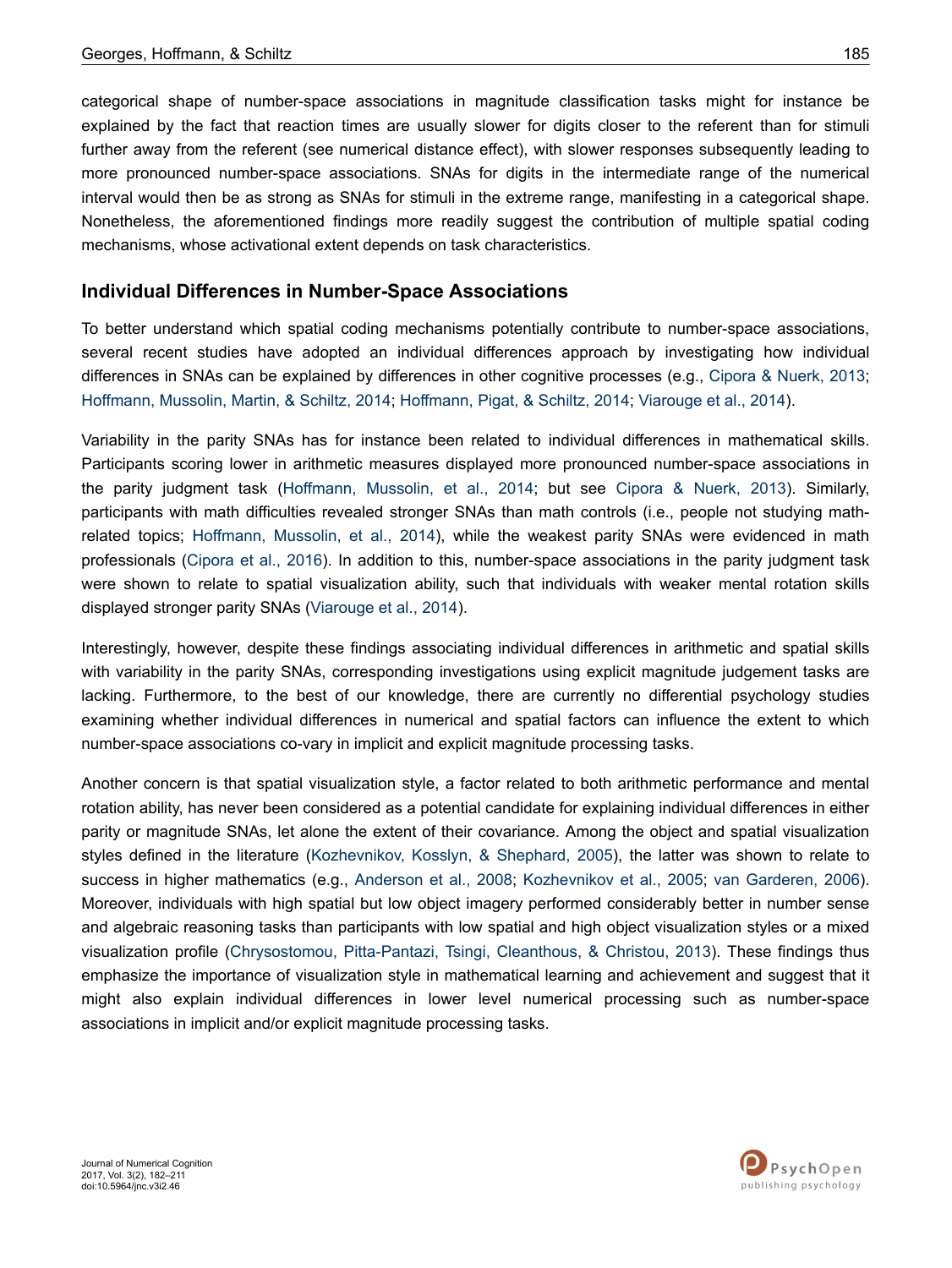### **Aims of the Present Study**

Considering the debate about the spatial nature of the coding processes underlying number-space associations and also the controversy about whether the activation of these mechanisms might depend on explicit or implicit magnitude processing, we first of all aimed to determine whether a significant correlation can be observed between SNAs in the parity judgment and magnitude classification tasks (*Aim 1*). Finding evidence for a significant association between both SNAs would suggest the predominance of a single spatial coding account at least at the population level.

Secondly, we investigated to what extent number-space associations in implicit and explicit magnitude processing tasks can be explained by individual differences in numerical and spatial factors (*Aim 2*). This will not only advance our understanding of the cognitive mechanisms contributing to each of the SNAs at the population level, but also shed further light onto whether spatial-numerical interactions in implicit and explicit magnitude processing tasks arise from similar or unrelated spatial coding mechanisms. An association with the same cognitive factors alludes to the predominance of a single underlying spatial coding account. Conversely, if the parity and magnitude SNAs are differentially related to the different numerical and spatial variables, the contribution of task-dependent spatial processes can be assumed. Considering the previously observed associations between the parity SNARC regression slopes and arithmetic performance ([Hoffmann, Mussolin, et](#page-25-0) [al., 2014](#page-25-0); but see [Cipora & Nuerk, 2013](#page-24-0)) as well as spatial visualization ability [\(Viarouge et al., 2014](#page-28-0)), both of these measures were included as predictors in the present study. This not only allowed us to determine whether we could replicate the aforementioned relationships, but also gave us the opportunity to evaluate whether these variables relate to number-space associations in tasks with explicit reference to numerical magnitude. Apart from these factors, we also focused on visualization style, considering that it was shown to predict success in higher level mathematics (e.g., [Kozhevnikov et al., 2005\)](#page-26-0) as well as achievement in tasks assessing number sense [\(Chrysostomou et al., 2013](#page-24-0)). Since performance in numerical tasks varied with both object and spatial visualization styles ([Chrysostomou et al., 2013\)](#page-24-0), we contrasted the two visualization styles within each individual and determined in how far visualization profile (i.e., the preference for a certain visualization style) affected number-space associations in implicit and explicit magnitude processing tasks.

Finally, we used moderation analyses to investigate whether individual differences in the aforementioned numerical and spatial factors might not only explain differences in the strengths of the parity and magnitude SNAs, but could also determine the extent to which number-space associations in implicit and explicit magnitude processing tasks co-vary (*Aim 3*). Finding evidence for a significant association between the two SNAs only in some individuals, but not others, would suggest the predominance of a single coding account in the former, but task-dependent spatial coding processes in the latter.

Overall, this study should advance our understanding of whether number-space associations in implicit and explicit magnitude processing tasks arise from a single account or multiple unrelated spatial coding mechanisms at the population level. Moreover, studying the extent to which the different number-space associations can be predicted by numerical and spatial factors will inform us about the cognitive mechanisms primarily contributing to each of the SNAs in the entire population. This will be especially informative with regards to magnitude SNAs, since their variability has never been investigated using individual differences in cognitive measures. Moreover, with the inclusion of visualization profile, we will extent previous findings about the relationships between number-space associations and arithmetic and spatial variables. Finally and most

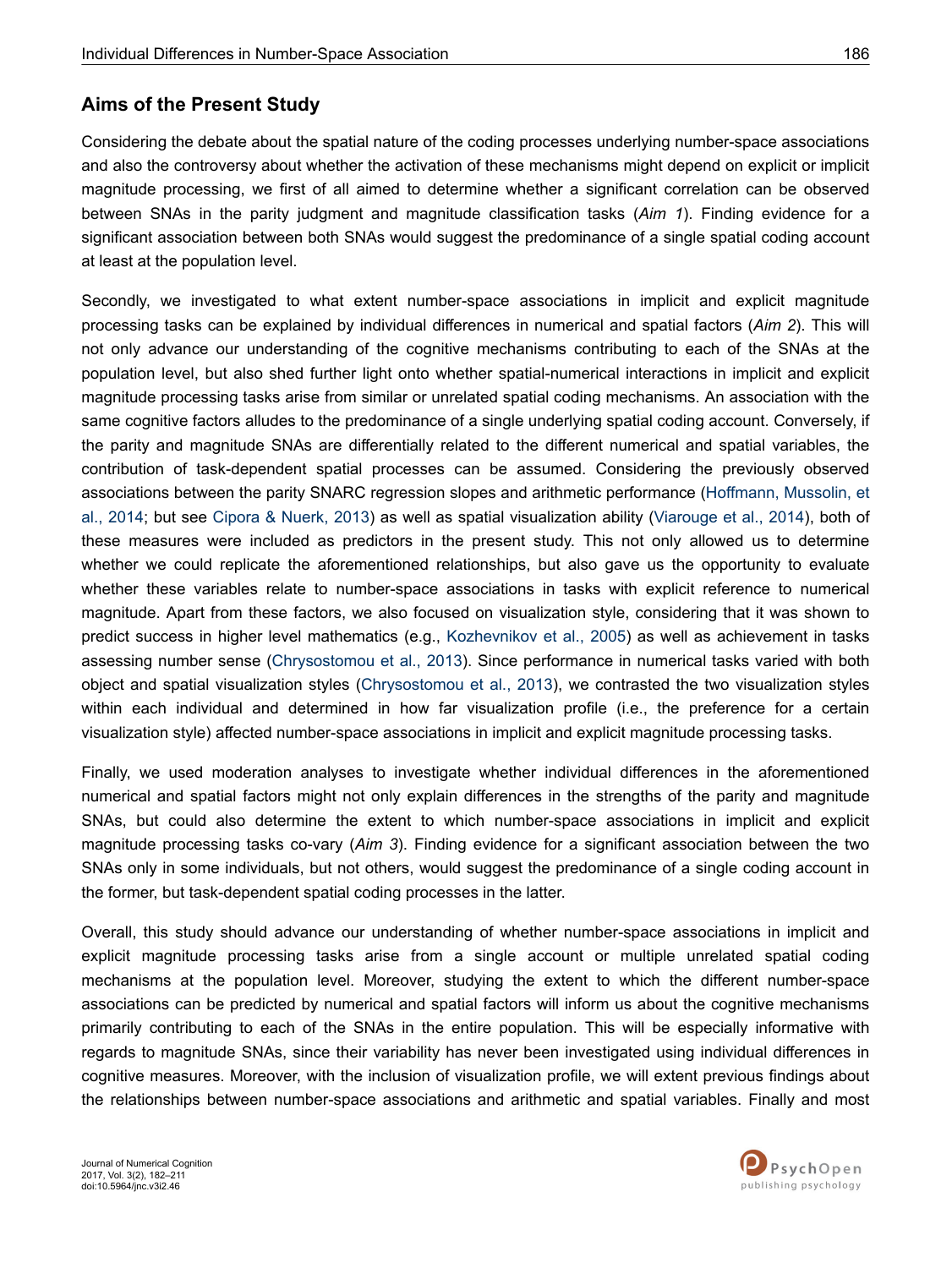importantly, this is the first study using moderation analyses to investigate whether individual differences in cognitive variables can determine the relation between number-space associations in implicit and explicit magnitude processing tasks and thus supposedly the relatedness of their underlying spatial coding mechanisms. This should help clarify some of the inconsistencies in the literature regarding the spatial nature of the cognitive processes accounting for number-space associations.

## **Methods**

The study was approved by the local Ethics Review Panel (ERP).

### **Participants**

A total of 128 participants were recruited via advertisement through their university e-mail addresses, gave written informed consent and received 30€ for their participation. Half of the students came from study fields with a clear absence of explicit daily number and mathematics use (e.g., social and language studies), while the remaining participants all studied math-related subjects (e.g., mathematics, economics, or engineering).

All students were tested in the context of a larger project evaluating amongst others the effects of attentiondeficit/hyperactivity disorder (ADHD) on number processing. However, since the focus of the present study was on healthy individuals, we did not consider the data of participants that were either diagnosed with ADHD (7 participants) or displayed symptoms consistent with ADHD according to the Adult ADHD Self-Report Scale-V1.1 (ASRS-V1.1) (30 participants). In addition to this, one participant had to be excluded due to a diagnosis of dyslexia. This reduced our initial sample to 90 students, of which none reported to have any learning difficulties and/or neuropsychological disorders.

For those 90 participants, outliers were identified for each of the measures included in the present study. A total of 9 participants had to be removed from the population sample, since their performances fell 2.5 standard deviations (*SD*) below or above the mean group performances on at least one of the measures. All analyses were thus conducted on 81 healthy university students.

# **Procedure and Tasks**

Participants were tested individually during two 90 min testing sessions. Sessions were run on separate days to prevent any possible effects of fatigue. The time difference between the two testing sessions was not fixed, so that students could sign up for the sessions according to their preferences (e.g., during their free-time on campus between two lectures). The upper limit of one week between testing sessions was implemented to avoid too much variability in the range of time differences between sessions across participants.

The present study was conducted in the context of a larger project, assessing amongst others the relation between number-space associations and math anxiety. The latter research findings have recently been published elsewhere (see [Georges, Hoffmann, & Schiltz, 2016](#page-25-0)). Considering that the current investigation was part of a broader project, a whole battery of different tests and questionnaires was implemented during the two testing sessions. However, to be as streamlined as possible, only those experiments required to answer the current research questions will be described in this section. Considering that a fixed order is standard practice

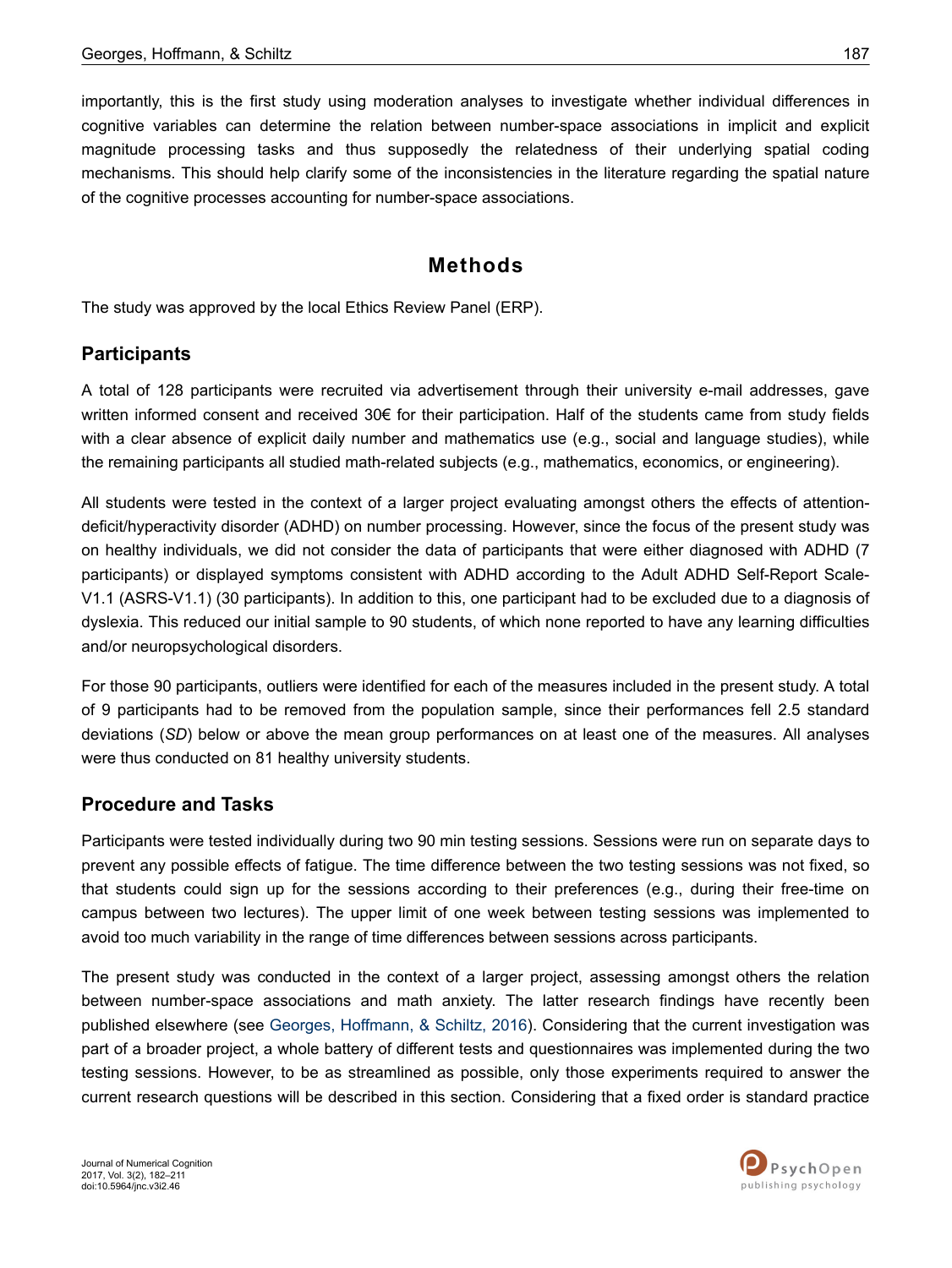and advisable in individual differences research [\(Carlson & Moses, 2001\)](#page-23-0), all participants performed the tests in the same sequence. On the first testing day, participants completed the object spatial imagery questionnaire (OSIQ; [Blajenkova, Kozhevnikov, & Motes, 2006](#page-23-0)), the parity judgment task ([Dehaene et al., 1993](#page-24-0)), the mental

rotations test (MRT-A; [Peters et al., 1995](#page-27-0)), and the magnitude classification task ([van Galen & Reitsma, 2008](#page-28-0)). The second testing day comprised the untimed battery of arithmetic operations [\(Rubinsten & Henik, 2005](#page-27-0); [Shalev et al., 2001\)](#page-27-0). Computerized tasks were programmed in E-prime (Version 1.2 or 2.0.8.79) and administered using a Dell Laptop with a 15.6 in. color monitor (1024 x 768 Pixels).

### **Parity Judgment and Magnitude Classification Tasks**

The design of the *parity judgment task* was adapted from [Dehaene et al. \(1993\)](#page-24-0) and allowed us to determine number-space associations in a task with *implicit numerical magnitude processing*. The experiment consisted of 144 experimental trials divided equally across two blocks. Each experimental trial started with an empty black-bordered square on a white background (sides 100 pixels, border 2 pixels). After 300 ms, one of eight possible stimuli (Arabic digits 1, 2, 3, 4, 6, 7, 8 or 9), presented in black on a white background in font Arial point size 64, appeared in the center of the black-bordered square and remained for 1300 ms. The inter-trial interval consisted of a blank screen of 1300 ms. Participants had to judge as quickly as possible whether the centrally presented single Arabic digit was odd or even by pressing either the ''A'' or ''L'' key on a standard QWERTZ keyboard. In the first block, all participants had to press the "A"/"L" key for odd/even digits respectively. This stimulus-response mapping was reversed for all participants in the second block. Each target digit was displayed exactly nine times per block. The sequence in which the target stimuli appeared was identical for all participants. However, it was pseudo-randomized in a way that no target digit could appear twice in a row, and the correct response could not be on the same side more than three times consecutively. Each block started with 12–20 training trials, depending on response accuracy. If accuracy was at least 70%, participants could directly proceed to the experimental trials after 12 training trials. Participants were given a small break half-way through each block.

The design of the *magnitude classification task* was adapted from the literature (e.g., [Bull, Marschark, & Blatto-](#page-23-0)[Valle, 2005;](#page-23-0) [Ito & Hatta, 2004;](#page-25-0) [van Galen & Reitsma, 2008](#page-28-0)) and allowed us to determine number-space associations in a task with *explicit numerical magnitude processing*. The experiment was identical to the parity judgment task with the exception that participants had to judge whether the centrally presented single Arabic digit was smaller or larger than five by pressing either the "A" or "L" key. In the first block, all participants had to press the "A"/"L" key for smaller/larger digits respectively. This stimulus-response mapping was reversed for all participants in the second block.

**Data Analysis and Reliability —** Data from the training sessions was not analyzed. The mean error rate on experimental trials was 2.83% and 2% in the parity judgment and magnitude classification tasks respectively  $(F(1, 80) = 13.95, p < .001, \eta_p^2 = .15)$ . Errors were not further analyzed. Reaction times (RTs) shorter or longer than 2.5 *SD* from the individual mean were considered as outliers and discarded prior to data analysis (3.02% and 3.1% of all correct trials in the parity judgment and magnitude classification tasks respectively, *F*(1, 80)  $= .27, p = .61, \eta_p^2 = .003$ ).

SNARC regression slopes were computed using the individual regression equations method suggested by [Fias, Brysbaert, Geypens, and D' Ydewalle \(1996\).](#page-24-0) First, RTs were averaged separately for each digit and each response side for every participant. Individual RT differences (dRTs) were then calculated by subtracting for

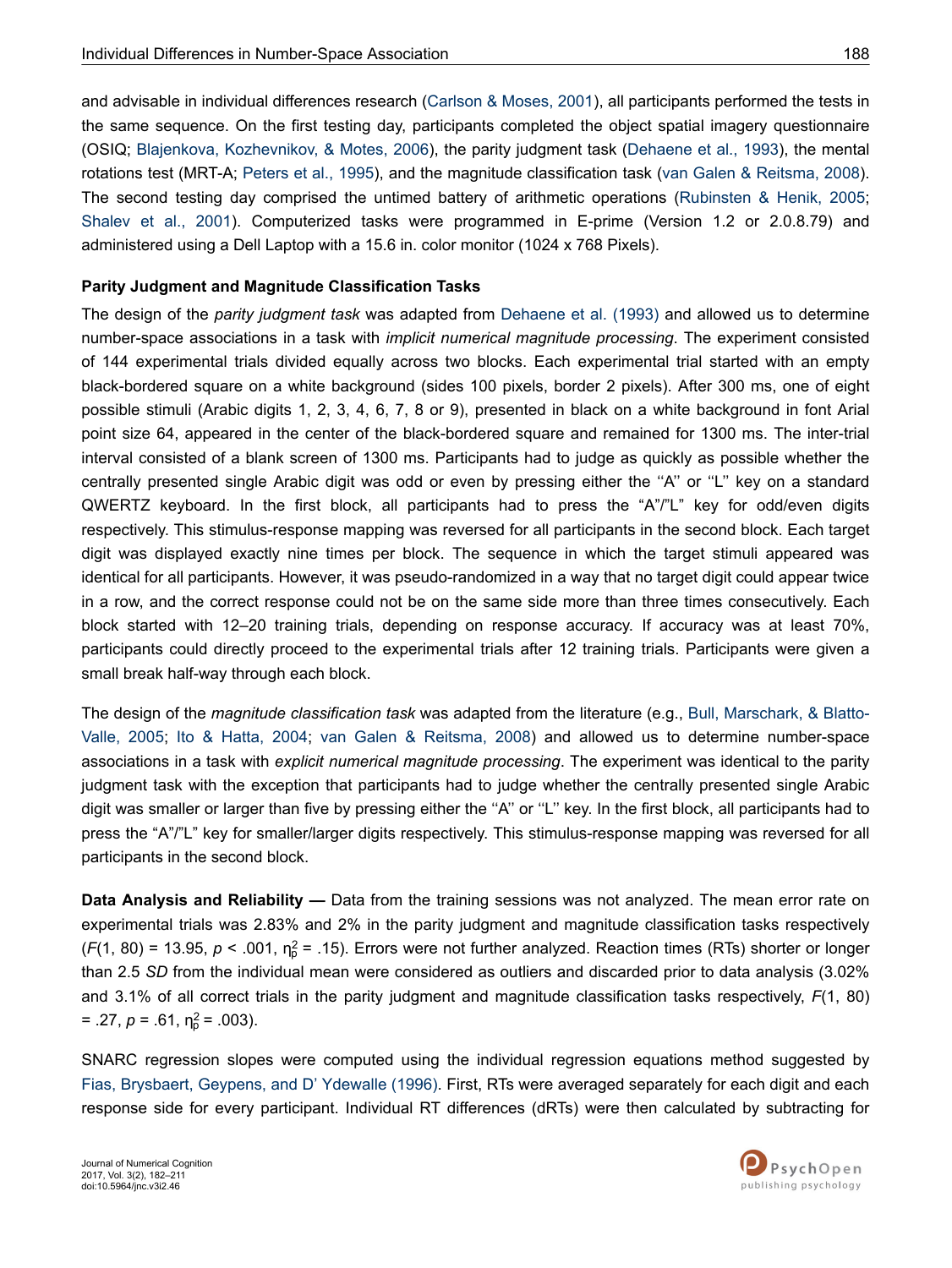each digit the mean left-sided RT from the mean right-sided RT. The resulting dRTs were subsequently submitted to a regression analysis, using digit magnitude as predictor variable. Unstandardized *SNARC regression slopes* were taken as a measure of the *strength of SNAs in terms of the inclination of the regression lines*. Negative regression weights reflected SNAs in the expected direction (faster left-/right-sided RTs for small/large digits respectively) with more negative regression slopes corresponding to stronger number-space associations.

In addition to the regression analysis, we also calculated correlations between dRTs and magnitude yielding individual SNARC effect sizes. To have normally distributed scores, Pearson's r values were Fisher ztransformed. These *SNARC effect sizes* were taken as a measure of the *strength of SNAs in terms of the fit of dRTs to the regression lines* [\(Pinhas, Tzelgov, & Ganor-Stern, 2012;](#page-27-0) [Tzelgov, Zohar-Shai, & Nuerk, 2013](#page-27-0)). Effect sizes closer to the absolute value of 1 corresponded to stronger number-space associations.

An important point worth considering here is that calculating dRTs for individual digits does not prevent a possible bias of parity status on lateralized RTs. This so-called MARC effect (reflecting faster left-/right-sided RTs for odd/even digits respectively, see [Nuerk, Iversen, & Willmes, 2004\)](#page-26-0) might negatively affect the overall fit of dRTs to the regress[i](#page-22-0)on line, especially in the parity judgment task<sup>i</sup>. As such, we collapsed RTs to an even and an odd digit separately for each response side and each participant and computed dRTs for each of the four resulting magnitude categories (i.e., very small [1, 2], small [3, 4], large [6, 7], and very large [8, 9], [Pinhas et](#page-27-0) [al., 2012;](#page-27-0) [Tzelgov et al., 2013,](#page-27-0) see also [Hoffmann, Pigat, et al., 2014\)](#page-25-0). This was done for both parity judgment and magnitude classification tasks to allow for better comparisons between the parity and magnitude SNARC effect sizes. The classical approach using individual digits was nonetheless used to calculate SNARC regression slopes to permit direct comparison with the results reported in previous SNARC effect studies.

To further analyze the pattern of dRTs and to test hypotheses regarding the shape of SNAs in the parity judgment and magnitude classification tasks (i.e., continuous vs. categorical shapes respectively), we performed stepwise multiple linear regression analyses on either the parity or magnitude dRTs including both linear and categorical magnitude predictors.

To assess reliability, we calculated split-half reliabilities for the unstandardized parity and magnitude SNARC regression slopes using the odd–even method to control for systematic influences of practice or tiring within the tasks. Trials were odd–even half-split (based on order of appearance) and two SNARC regression slopes were calculated separately for each participant in each task. The correlation coefficients were Spearman–Brown corrected to get a reliability estimate for the entire set of items. Spearman-Brown corrected correlation coefficients were *r* = .55 and *r* = .78 in the parity judgment and magnitude classification task respectively. According to Pearson and Filon's z for comparison of two non-overlapping correlations based on dependent samples, uncorrected bivariate correlation coefficients differed significantly between the two tasks (parity judgment: *r* = .38 vs. magnitude classification: *r* = .64, *z* = -2.3, *p* = .02). Reliability was thus significantly lower in the parity judgment than the magnitude classification task.

To determine whether low reliabilities (especially in the parity judgment task) might be due to the influence of outliers, we performed linear regression analyses between odd and even SNARC regression slopes and subsequently identified influential data points based on the conventional Cook's distances criterion of > 4/*N* (see [Viarouge, Hubbard, & McCandliss, 2014\)](#page-28-0). Analysis revealed three influential data points with Cook's distances greater than .0494 (i.e., 4/81*)* for the parity judgment task. After removal of these participants, the

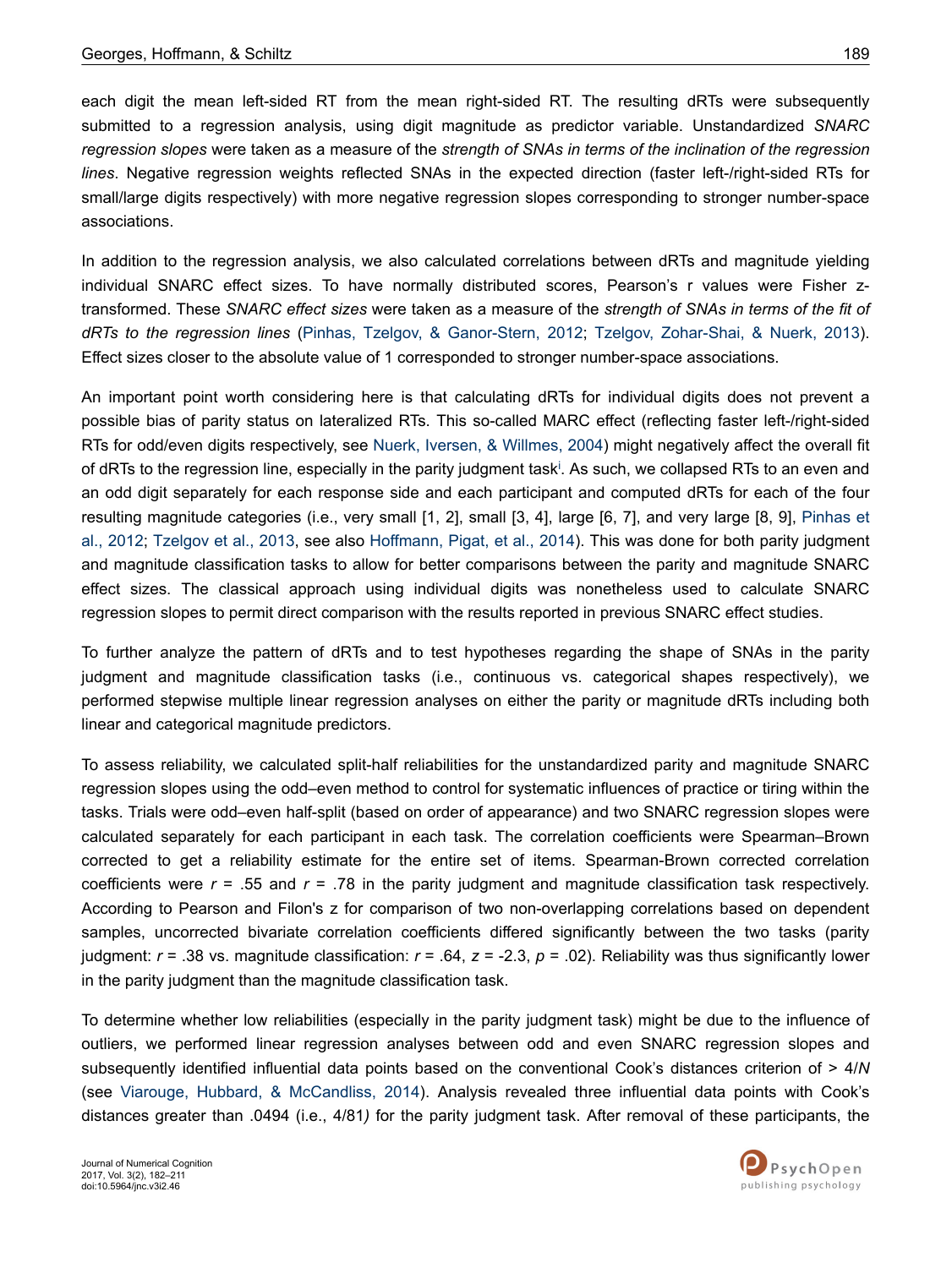correlation between odd and even parity SNARC regression slopes improved from *r* = .38 to *r* = .51, yielding a Spearman-Brown corrected reliability estimate of *r* = .68, comparable to *r* = .698 reported in the study of [Cipora](#page-24-0) [and Nuerk \(2013\).](#page-24-0) The correlation between odd and even magnitude SNARC regression slopes also improved after exclusion of six Cook's distances outliers from *r* = .64 to *r* = .7, yielding a Spearman-Brown corrected reliability estimate of *r* = .82. Without the inclusion of the aforementioned respective influential data points (i.e., *N* = 3 for parity judgments and *N* = 6 for magnitude classifications), uncorrected bivariate correlation coefficients no longer differed significantly between implicit and explicit tasks according to Fisher's z for comparison of two correlations based on independent groups (*z* = -1.85, *p* > .05).

Split-half reliabilities were also calculated for the parity and magnitude SNARC effect sizes. Spearman-Brown corrected correlation coefficients were *r* = .35 and *r* = .73 in the parity judgment and magnitude classification task respectively and were significantly different (Pearson and Filon's *z* = -2.76, *p* < .01). Reliability was thus again significantly lower in the parity judgment task. Considering the very low reliability estimate for the parity SNARC effect sizes in the present study and in general the negative impact of unreliable measurement on correlation and regression analyses outcomes (e.g., the underestimation of relations and as such the increased risk of type II errors), we decided not to consider SNARC effect sizes in the present correlation and regression analyses. Results for the parity and magnitude SNARC effect sizes are nonetheless reported in the [Appendix.](#page-28-0)

### **Untimed Battery of Arithmetic Operations**

We administered the untimed battery of arithmetic operations ([Rubinsten & Henik, 2005](#page-27-0); [Shalev et al., 2001\)](#page-27-0) to determine *arithmetic performance*. This battery consists of 20 number facts, 32 complex arithmetic problems, 8 decimal problems and 20 fractions.

**Data Analysis and Reliability —** As in [Hoffmann, Mussolin, et al. \(2014\),](#page-25-0) we scored 1 point for every correctly solved arithmetic problem and expressed accuracies as percentages (i.e., ArithACC). Cronbach's alpha for the entire test (i.e., all 80 items) was .72 and thus sufficiently high [\(Nunnally, 1978](#page-26-0)).

### **Mental Rotations Test**

We administered the 24-item mental rotations test (MRT-A; [Peters et al., 1995](#page-27-0)) to measure *spatial visualization ability*. For each item, participants were presented with a target figure and four comparison figures, which were 2-dimensional drawings of 3-dimensional geometric shapes composed of cubes. Two of the comparison figures were rotated versions of the target figure, while the remaining two comparison figures were mirror images. Participants were instructed to identify the two rotated versions of the target figure. They had four minutes to complete the first half, a short break, and then four minutes to complete the second half.

**Data Analysis and Reliability —** Mental rotation skills were given by the number of items where both of the two rotated versions of the target figure were correctly identified (i.e., maximum score = 24). The mental rotations test was internally consistent with a Cronbach's alpha of .87. This value is comparable to the ones reported in previous studies (e.g., [Caissie, Vigneau, & Bors 2009;](#page-23-0) [Geiser et al., 2006](#page-24-0)) and also higher than the average alpha of .83 reported in Psychology journals ([Osborne, Christensen, & Gunter, 2001\)](#page-26-0).

### **Object Spatial Imagery Questionnaire**

We used the object spatial imagery questionnaire (OSIQ; [Blajenkova, Kozhevnikov, & Motes, 2006](#page-23-0)) to determine *visualization profile*. This 30-item questionnaire consists of 15 spatial scale items and 15 object scale

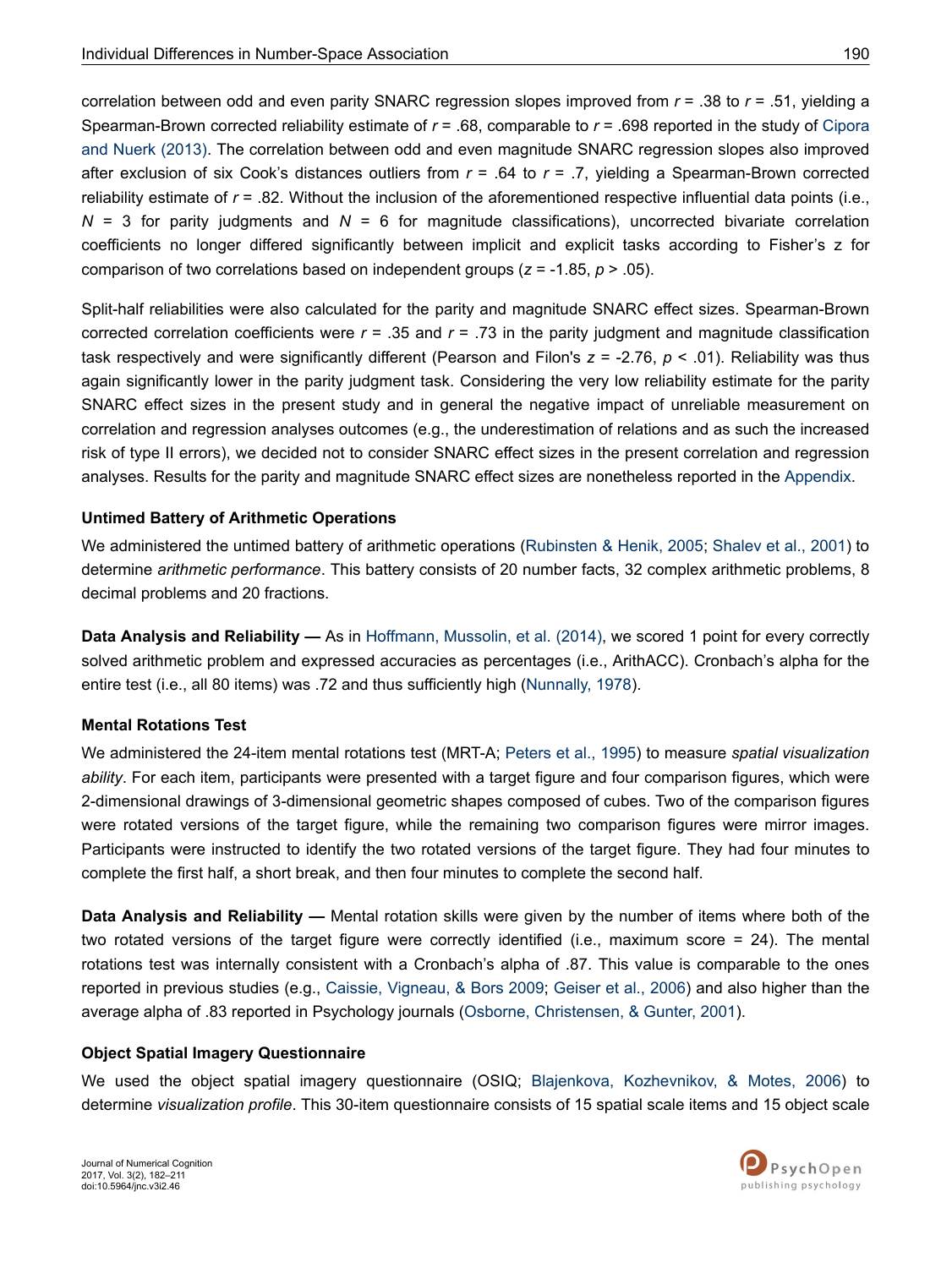items. The spatial scale provides a measure of an individual's aptitude and preference for processing schematic images and the spatial relations between objects. Conversely, the object scale is an estimate of an individual's aptitude and preference for imaging colorful, picture-like images. Participants were asked to rate each item on a 5-point scale with 1 labelled 'totally disagree' and 5 labelled 'totally agree'.

**Data Analysis and Reliability —** For each participant, average object and spatial scale scores were calculated. To allow for comparison between the two visualization styles, z-scores were computed for each scale [\(Blazhenkova, Becker, & Kozhevnikov, 2011](#page-23-0)). The difference between individual z-scores (i.e., object zscore – spatial z-score) was then used as an index of the participants' visualization profile, with positive and negative differences indicating preferences for object and spatial visualization styles respectively. A difference of zero indicated a mixed visualization profile with no preferences for either spatial or object visualization styles. Cronbach's alpha for the object and spatial scale scores were .82 and .87 respectively, thus indicating a high level of internal consistency for each subscale. These values are in line with those reported by [Blajenkova et al.](#page-23-0) [\(2006\),](#page-23-0) and either above or close to the acceptable range according to McKelvie's guidelines for judging the psychometric properties of imagery questionnaires ([McKelvie, 1994\)](#page-26-0).

All descriptive information can be found in Table 1.

Table 1

*Descriptive Information*

| Variable                                   | All participants |
|--------------------------------------------|------------------|
| Gender (f/m)                               | 40/41            |
| Age (years)                                | 23.38 (3.23)     |
| Handedness (r/l)                           | 77/4             |
| Parity SNARC regression slope              | $-10.07(12.82)$  |
| Parity SNARC effect size                   | $-72(1.04)$      |
| Magnitude SNARC regression slope           | $-5.2(13.1)$     |
| Magnitude SNARC effect size                | $-4(1.14)$       |
| ArithACC (%)                               | 92.04 (5.42)     |
| Mental rotation (score)                    | 13.23 (5.35)     |
| Visualization profile (z-score difference) | 0(1.31)          |

*Note.* Standard deviations are shown in parentheses.

# **Statistical Analyses**

First of all, we conducted *correlation analyses* to determine the relation between number-space associations in the parity judgment and magnitude classification tasks as well as their associations with arithmetic performance, spatial visualization ability, and visualization profile. Considering the non-perfect reliabilities of the variables included in this study (especially the parity SNARC regression slopes), we corrected bivariate correlations for attenuation using Spearman's correction for attenuation formula.

We then performed two separate *multiple linear regression analyses* on either the parity or magnitude SNARC regression slopes. It is important to note here that we were not interested in the overall fit of any of the two regression models. Goodness of fit and its level of significance are only important in focussed models, where one intends to explain as much variance as possible in the dependent variable with all of the predictors included in the model (i.e., model-oriented approach, for a discussion see [Hagquist & Stenbeck, 1998\)](#page-25-0). The

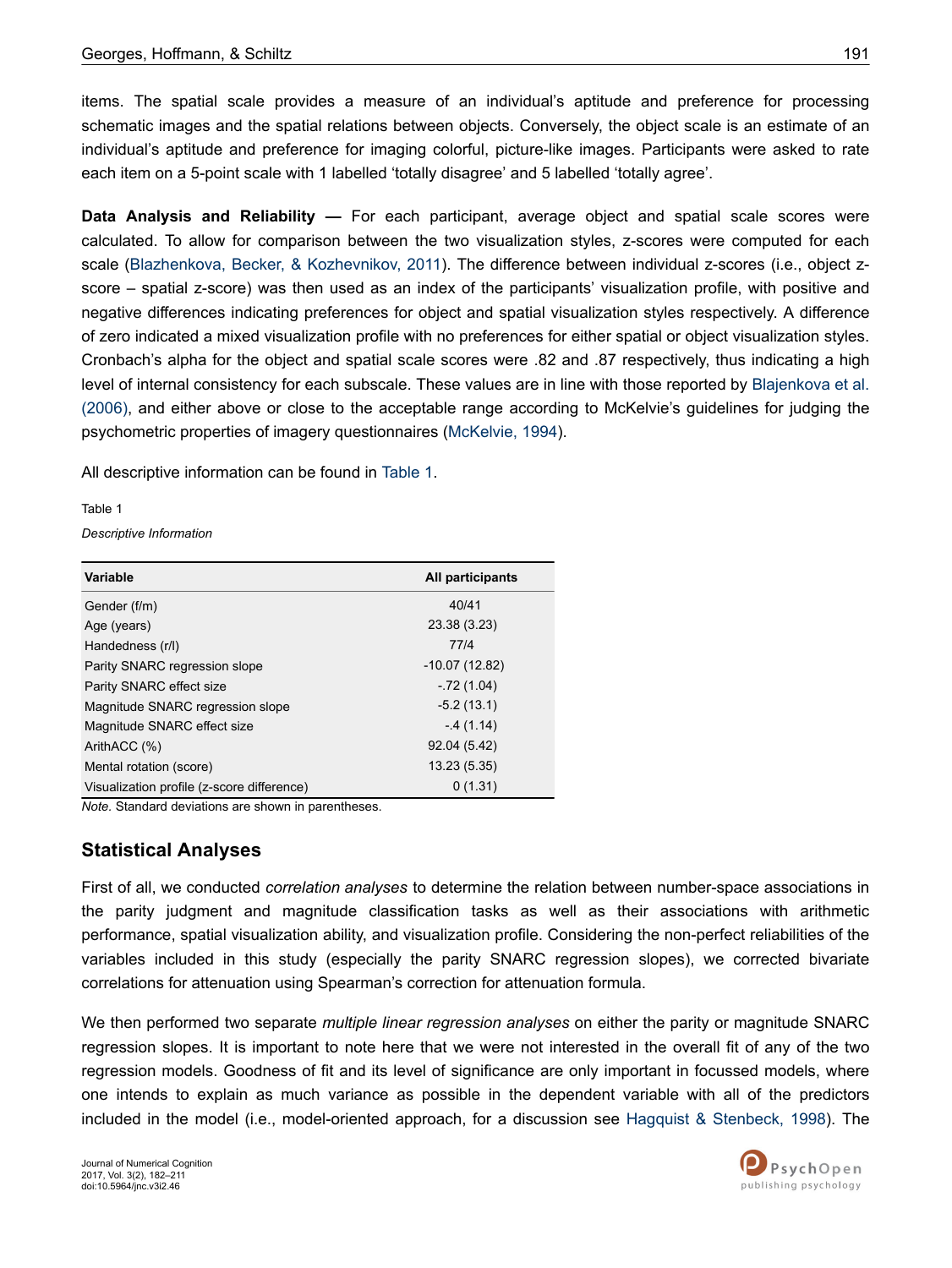present approach was, however, factor-oriented in that we were interested in the effects of individual predictors when controlling for the influences of possible confounders. More concretely, we aimed to determine whether the numerical and/or spatial variable(s) that were significantly correlated with number-space associations in the parity judgment and/or magnitude classification tasks (based on the present outcomes) could also explain a significant amount of variance in these respective SNAs when controlling for the effects of the remaining cognitive factors included in the regression models (not necessarily predicting the SNA outcome variable). We were also interested in whether there was a difference in the predictive validity of these variables depending on the implicit or explicit nature of the task. SNARC regression slopes were also included as predictor in each of the regression models to determine whether magnitude SNAs could significantly predict parity SNAs (and viceversa) when partialling out the effects of the numerical and spatial factors commonly associated with either or both of these number-space associations. As such, we will interpret the effects of individual predictors regardless of the overall fit of the two regression models.

Finally, *simple and multiple additive moderation analyses* were performed using Hayes' PROCESS macro for SPSS to investigate whether the relation between the parity and magnitude SNAs was conditional upon any of the cognitive variables included in this study. In the present case, the parity and magnitude SNAs functioned as outcome and predictor variables respectively. Moderation is thus depicted by the significant effect of the product term between the magnitude SNA and the moderator on the parity SNA, while controlling for the effects of the two factors included in the product term. A bootstrapping approach with 10.000 bootstrap samples was used for each analysis. Significance was determined at 95% bias-corrected confidence intervals. To avoid multicollinearity issues, all variables were mean centered prior to analyses. Only unstandardized regression coefficients were reported. The Johnson-Neyman computational technique was used to identify the values of the moderator for which the parity and magnitude SNAs showed a significant association. This technique identifies the value(s) within the measurement range of the moderator, where the conditional effect of the magnitude SNA transitions between not statistically significant to statistically significant. Considering that categorizing continuous data via median-splits can be associated with some disadvantages such as the loss of information and statistical power and the population-dependency of a participant's group membership (e.g., [Cohen, 1983](#page-24-0); [Cohen & Cohen, 1983](#page-24-0); [Irwin & McClelland, 2003;](#page-25-0) [Maxwell & Delaney, 1993](#page-26-0)), conducting moderation analyses and by this means keeping the continuous nature of the variables is more appropriate in the present case than using factorial analysis of variance with categorized data and looking for interaction effects.

# **Results**

### **SNARC Descriptives**

The mean *SNARC regression slopes* were significantly negative in both tasks (parity SNARC regression slope = -10.07, *SD* = 12.82, *t*(80) = -7.07, *p* < .001, magnitude SNARC regression slope = -5.2, *SD* = 13.1, *t*(80) = -3.57, *p* = .001). A repeated-measures ANOVA on the SNARC regression slopes revealed a main effect of task ( $F(1, 80) = 7.14$ ,  $p < .01$ ,  $\eta_p^2 = .08$ ), thus indicating stronger SNAs in the parity judgment than the magnitude classification task in terms of the inclination of the regression lines.

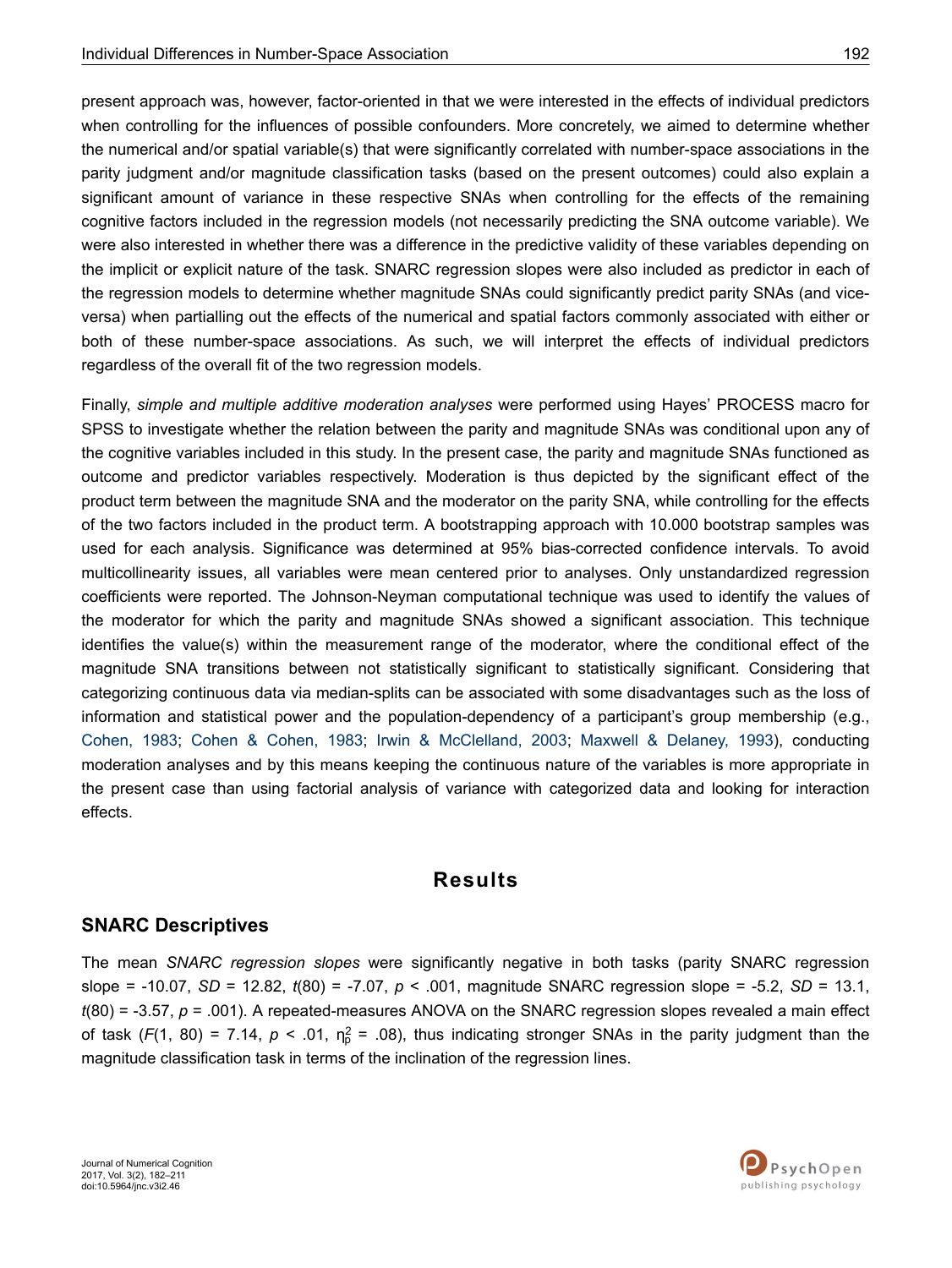A main effect of task was also observed for the *SNARC effect sizes* (F(1, 80) = 3.97, *p* = .05,  $\eta_p^2$  = .05), with larger absolute values for mean SNARC effect sizes in the parity judgment (Fisher transformed z-score = -.72, *SD* = 1.04) than the magnitude classification task (Fisher-transformed z-score = -.4, *SD* = 1.14). This highlights again stronger SNAs in implicit than explicit tasks in terms of the fit of dRTs to the regression lines.

Significant correlations were observed between SNARC regression slopes and effect sizes for both the parity judgment (*r* = .74, *p* < .001) and magnitude classification tasks (*r* = .81, *p* < .001), indicating a relation between steeper regression slopes and better fits of dRTs to the regression lines in both tasks. However, as already mentioned before, we will focus on SNARC regression slopes rather than SNARC effect sizes for all subsequent correlation and regression analyses. This is done not only because the former measure is more commonly reported in SNARC studies ([Wood et al., 2008](#page-28-0)), but also because of the very low reliability of the parity SNARC effect sizes, potentially increasing the risk of type II errors in the following correlation and regression analyses. All analyses including SNARC effect sizes are, however, reported in the [Appendix](#page-28-0).

Considering the shape of SNAs, only the continuous predictor accounted for variance in the parity dRTs when considering dRTs computed for individual digits  $(R^2 = .7, F(1, 6) = 14.04, b = -10.07, t(1, 6) = -3.75, p = .01$ ), while changes in the magnitude dRTs were solely explained by the categorical predictor  $(R^2 = .92, F(1, 6) =$ 69.35,  $b = -29.18$ ,  $t(1, 6) = -8.33$ ,  $p < .001$ ). These results thus confirm assumptions about continuously and categorically distributed SNAs in the parity judgment and magnitude classification task respectively. Conversely, when considering dRTs computed for the four magnitude categories, their variance was best explained by the continuous magnitude predictor in both implicit (*R*<sup>2</sup> = .93, *F*(1, 2) = 25.4, *b* = -17.43, *t*(1, 2) = -5.04, *p* = .04) and explicit (*R*<sup>2</sup> = .96, *F*(1, 2) = 49.06, *b* = -9.23, *t*(1, 2) = -7.0, *p* = .02) tasks.

### **Correlation Analyses**

The correlation between the parity and magnitude SNARC regression slopes trended towards significance (*r* = .2, *p* = .07). Parity SNARC regression slopes also significantly correlated with arithmetic performance, with steeper slopes (i.e., stronger SNAs) corresponding to weaker arithmetic skills (*r* = .22, *p* = .05). No such relation was evidenced for the magnitude SNARC regression slopes  $(r = .12, p = .3)$ . A positive trend was, however, observed between the latter and visualization profile ( $r = .2$ ,  $p = .07$ ), indicating stronger SNAs in the magnitude classification task in participants with a spatial visualization profile (i.e., with a more negative z-score difference). Finally, SNARC regression slopes did not correlate with spatial visualization ability, which co-varied with arithmetic performance and visualization profile. Attenuated and disattenuated correlation coefficients are shown in the upper and lower part of [Table 2](#page-12-0) respectively.



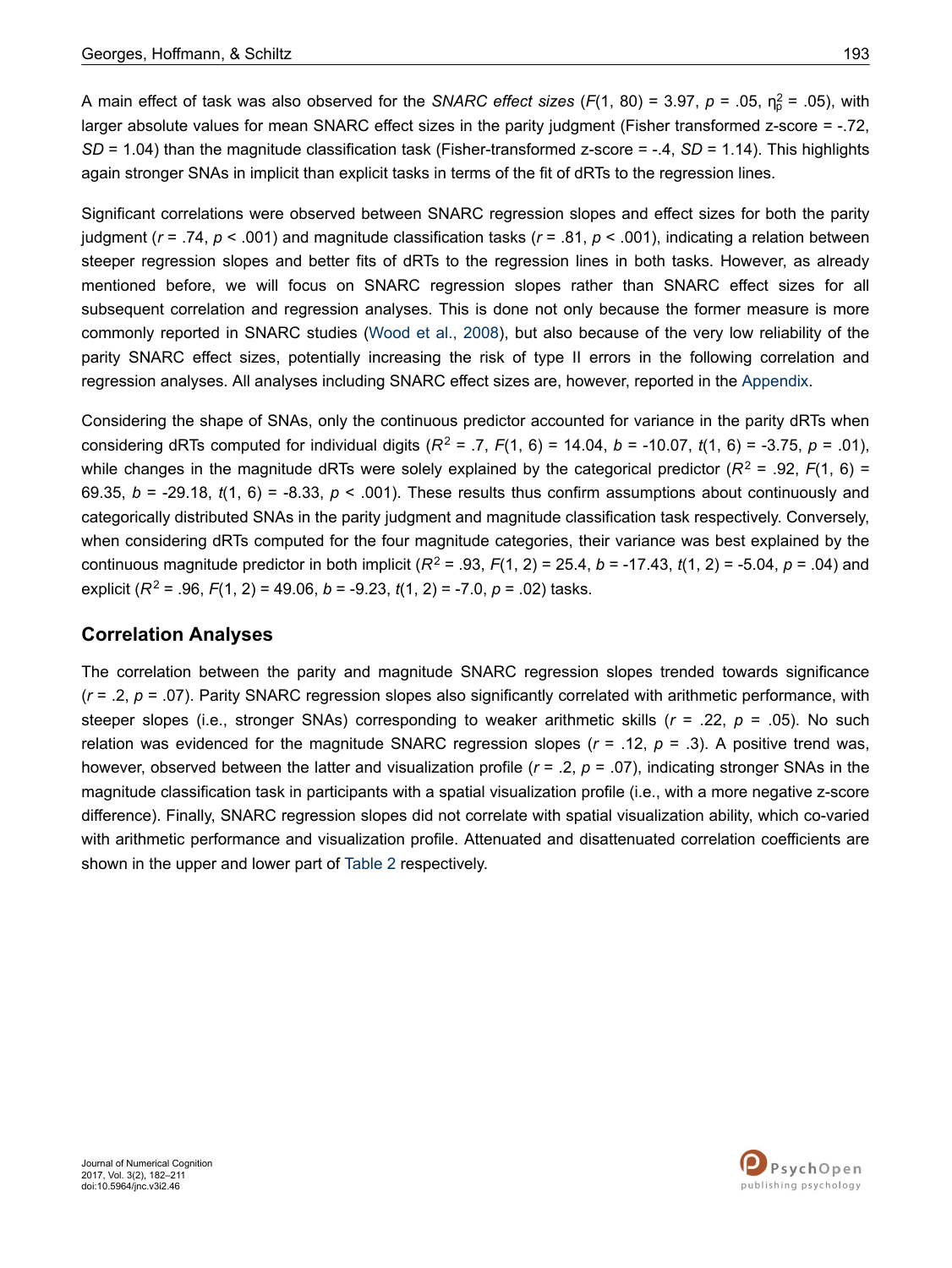#### <span id="page-12-0"></span>Table 2

*Correlation Analysis*

| <b>Cognitive variables</b>          |                          |                          |                          | д                        | 5                |
|-------------------------------------|--------------------------|--------------------------|--------------------------|--------------------------|------------------|
| 1. Parity SNARC regression slope    | $\overline{\phantom{0}}$ | $.20^{+}$                | $.22*$                   | $-06$                    | $-02$            |
| 2. Magnitude SNARC regression slope | .31                      | $\overline{\phantom{0}}$ | .12                      | $-03$                    | .20 <sup>†</sup> |
| 3. Arithmetic performance           | .35                      | .16                      | $\overline{\phantom{0}}$ | $.25*$                   | $-25*$           |
| 4. Spatial visualization ability    | $-.09$                   | $-04$                    | .32                      | $\overline{\phantom{0}}$ | $-28*$           |
| 5. Visualization profile            | $-0.3$                   | .23                      | $-29$                    | $-.30$                   |                  |

*Note*. Attenuated correlation coefficients are displayed in bold in the upper part of the table. Disattenuated correlation coefficients are displayed in the lower part of the table.

†*p* = .07. \**p* < .05 (non-significant when adjusting for multiple comparisons using Holm-Bonferroni).

### **Multiple Linear Regression Analyses**

None of the two regression models reached significance as an overall model (parity SNARC regression slopes as DV: *R*<sup>2</sup> = .09, *F*(4, 76) = 1.89, *p* = .12, magnitude SNARC regression slopes as DV: *R*<sup>2</sup> = .1, *F*(4, 76) = 2.06, *p* = .09), indicating that the different numerical and spatial regressors in combination did not explain a significant amount of variance in either implicit or explicit SNARC regression slopes. However, considering that we were interested in the effects of individual predictors when controlling for the influences of possible confounders and consequently the present approach was factor- rather than model-oriented, we will continue by interpreting the significant effects of individual predictors.

In accordance with the correlation analyses outcomes, arithmetic performance and visualization profile either significantly predicted or trended towards being significant predictors of SNARC regression slopes in the parity judgment (*b* = 0.52, *t*(76) = 1.87, *p* = .07) and magnitude classification tasks (*b* = 2.38, *t*(76) = 2.06, *p* = .04) respectively (see Tables 3 and 4). On the other hand, despite the trend observed in the correlation analyses, the magnitude SNARC regression slopes were not a significant predictor of the parity SNARC regression slopes and vice-versa (*b* = 0.18, *t*(76) = 1.57, *p* = .12) after controlling for arithmetic performance, spatial visualization ability, and visualization profile.

Table 3

*Multiple Linear Regression Analysis on the Parity SNARC Regression Slopes*

| Model                            | b        | SE-b  | ß       |         | p   |
|----------------------------------|----------|-------|---------|---------|-----|
| Constant                         | $-53.15$ | 25.12 |         | $-2.12$ | .04 |
| Magnitude SNARC regression slope | 0.18     | 0.11  | 0.18    | 1.57    | .12 |
| Arithmetic performance           | 0.52     | 0.28  | 0.22    | 1.87    | .07 |
| Spatial visualization ability    | $-0.27$  | 0.28  | $-0.11$ | $-0.98$ | .33 |
| Visualization profile            | $-0.33$  | 1.16  | $-0.03$ | $-0.29$ | .78 |

*Note. R*<sup>2</sup> = .09, adj. *R*<sup>2</sup> = .04, *F*(4, 76) = 1.89, *p* = .12.

Regression analyses thus suggest that SNAs in implicit and explicit tasks rely on different cognitive mechanisms. However, at this point, we also have to consider the non-perfect reliabilities of some of the variables included in the regression models (notably the parity SNARC regression slopes). In multiple regression analysis, low reliabilities can lead to erroneous findings in that the risk of type II errors is increased

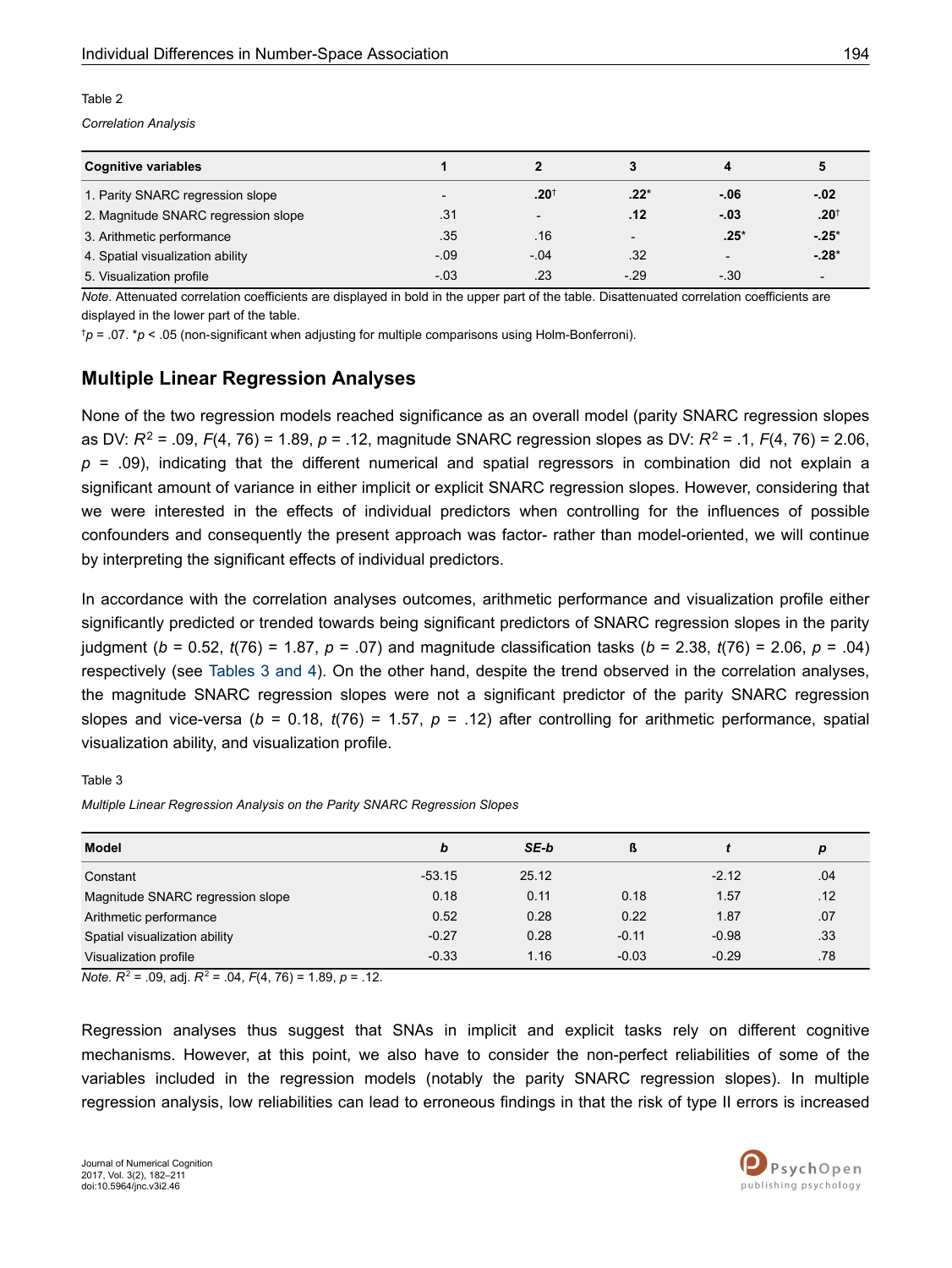for the predictors with poor reliability. Underestimation of the predictive validity of the variables with low reliability could then cause the overestimation of the effects of confounders in the regression models, thereby potentially manifesting in type I errors for those variables [\(Osborne & Waters, 2002](#page-27-0)). Consequently, low reliabilities, especially in the parity judgment task, might also account for the absence of a significant relation between the different SNAs and/or explain the differential relations of the parity and magnitude SNAs with the different numerical and spatial factors in this study.

| Model                         | b        | SE-b  | ß    |         | р   |
|-------------------------------|----------|-------|------|---------|-----|
| Constant                      | $-33.53$ | 26.02 |      | $-1.29$ | .20 |
| Parity SNARC regression slope | 0.18     | 0.12  | 0.18 | 1.57    | .12 |
| Arithmetic performance        | 0.32     | 0.29  | 0.13 | 1.13    | .26 |
| Spatial visualization ability | 0.04     | 0.29  | 0.02 | 0.15    | .89 |
| Visualization profile         | 2.38     | 1.15  | 0.24 | 2.06    | .04 |

#### Table 4

*Multiple Linear Regression Analysis on the Magnitude SNARC Regression Slopes*

*Note. R*<sup>2</sup> = .1, adj. *R*<sup>2</sup> = .05, *F*(4, 76) = 2.06, *p* = .09.

### **Simple and Multiple Additive Moderation Analyses**

Considering that the correlation and multiple linear regression analyses failed to provide unequivocal evidence for a relation between number-space associations in the parity judgment and magnitude classification tasks, we tested whether the relationship between the two SNARC regression slopes could potentially be moderated by the cognitive factors also related to their respective strengths (i.e., arithmetic performance and visualization profile).

We therefore calculated interaction terms between the magnitude SNARC regression slopes and arithmetic performance as well as visualization profile. We then evaluated in separate models whether any of these interaction terms significantly predicted the parity SNARC regression slopes, while controlling for the variables included in the respective product terms.

The *first simple moderation analysis* revealed that the interaction between the magnitude SNARC regression slopes and *arithmetic performance* accounted for a significant proportion of the variance in the parity SNARC regression slopes (*ΔR*<sup>2</sup> = .07, *b* = -0.05, *t*(77) = -2.46, *p* = .02, [Figure 1\)](#page-14-0), when controlling for the effects of the magnitude SNARC regression slopes and arithmetic performance. This supports the fact that the level of arithmetic performance significantly moderated the relationship between SNAs in the parity judgment and magnitude classification tasks. When examining the conditional effect at different values of the moderator using the Johnson–Neyman technique, a significant positive relation between number-space associations in the two tasks was observed in individuals with lower arithmetic performance. Conversely, the parity and magnitude SNARC regression slopes were unrelated in the remaining participants. The value of ArithACC specifying the region of significance for the positive relation between the two SNAs was -1.57, corresponding to the uncentered ArithACC score of 90.47%. Roughly a third of the participants featured arithmetic performances below this critical value.

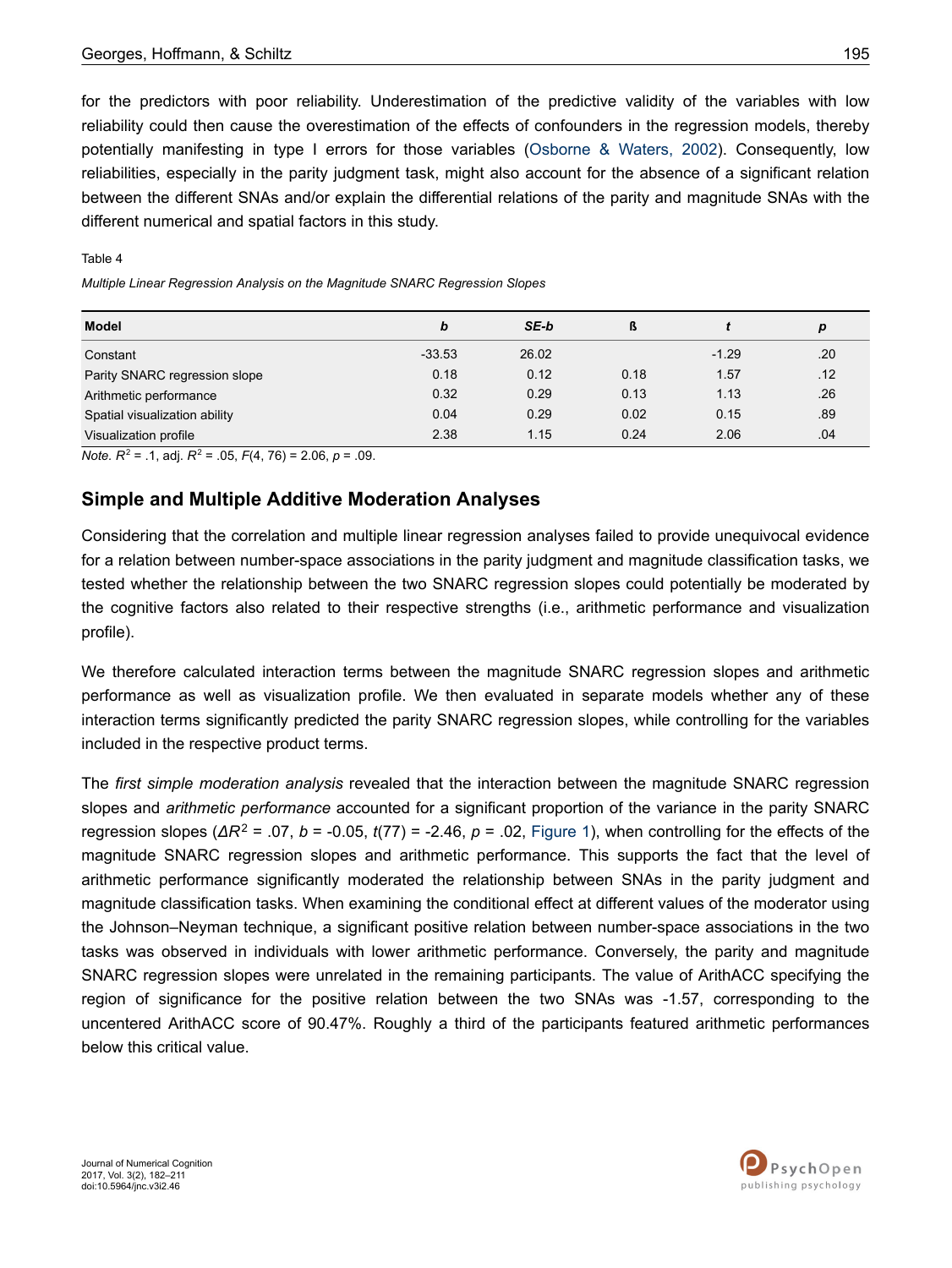<span id="page-14-0"></span>

*Figure 1.* Simple moderation analysis results for arithmetic performance with unstandardized regression coefficients.

The *second simple moderation analysis* indicated that the interaction between the magnitude SNARC regression slopes and *visualization profile* was also a significant predictor of the parity SNARC regression slopes (*ΔR*<sup>2</sup> = .14, *b* = 0.32, *t*(77) = 3.58, *p* < .001, Figure 2), when controlling for the effects of the magnitude SNARC regression slopes and visualization profile. Visualization profile thus also significantly moderated the relationship between SNAs in the parity judgment and magnitude classification tasks. Considering the Johnson-Neyman technique, a significant positive relation between the parity and magnitude SNARC regression slopes was observed in individuals featuring more positive z-score differences (i.e., in individuals with object visualization profiles). The z-score difference specifying the region of significance for this positive relation was 0.29. 43% of the population featured z-score differences above this critical value. Interestingly, in individuals displaying z-score differences below -1.57, a significantly negative relationship was revealed between the two SNAs. This finding thus indicated that in individuals with spatial visualization profiles, stronger magnitude SNAs were associated with less pronounced parity SNAs. However, only 12% of the participants displayed z-score differences below this critical negative value. No relation between the different number-space associations was observed in the remaining 45% of individuals; featuring z-score differences between -1.57 and 0.29 (i.e., in individuals with less pronounced spatial visualization profiles and almost completely mixed visualization profiles).



*Figure 2.* Simple moderation analysis results for visualization profile with unstandardized regression coefficients.

Considering the moderating effects of arithmetic performance and visualization profile when tested in separate models, a *multiple additive moderation analysis* was finally conducted to investigate whether the relationship between number-space associations in the parity judgment and magnitude classification tasks was

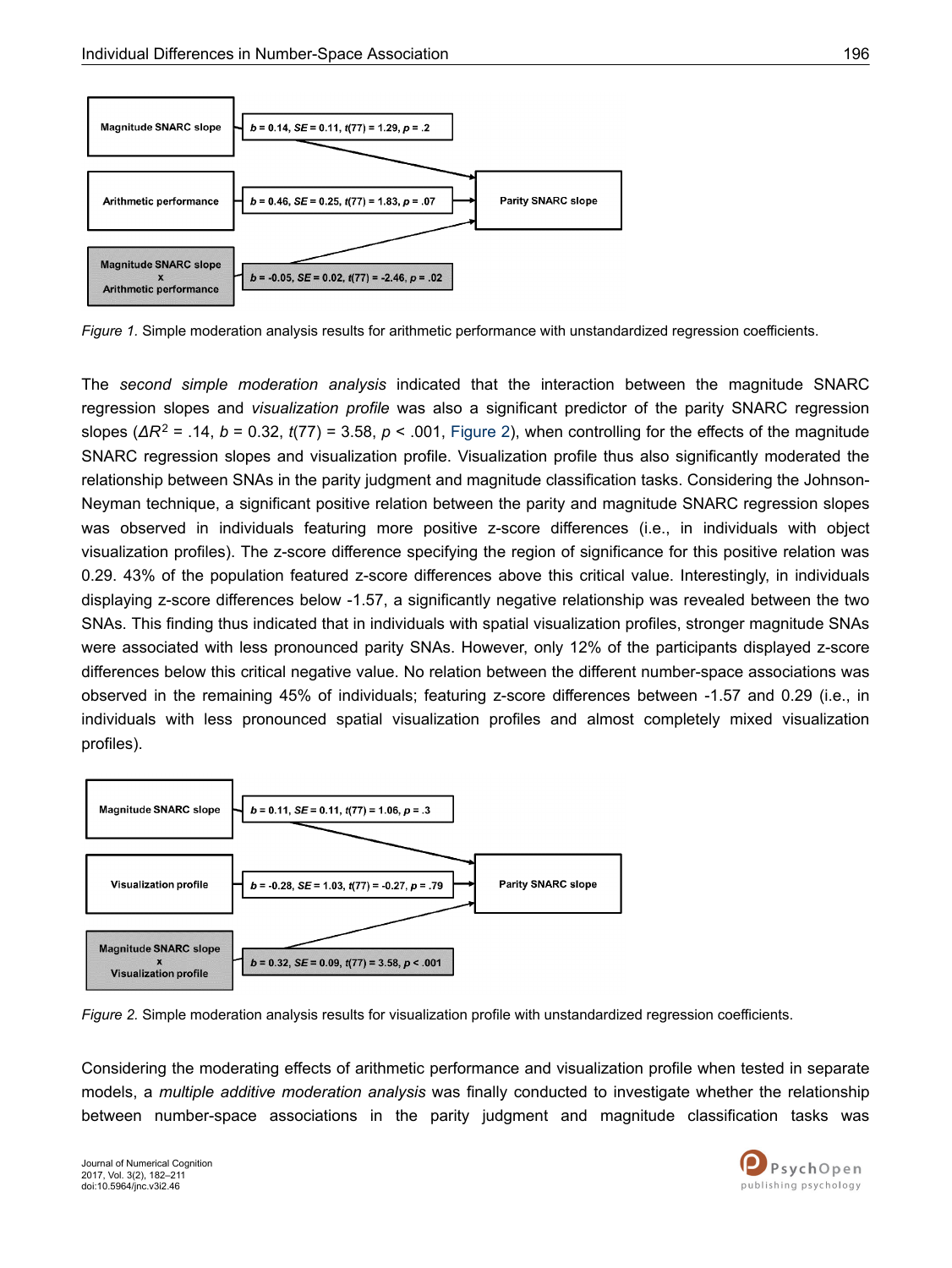simultaneously and to an equal extent moderated by both of these variables. Results indicated that in conjunction the two variables significantly moderated the aforementioned relationship, since simultaneously adding the two product terms (i.e., magnitude SNARC regression slopes x arithmetic performance and magnitude SNARC regression slopes x visualization profile) to the linear regression model yielded a significant increase in  $R^2$  (Δ $R^2$  = .14,  $F(2, 75)$  = 6.78,  $p = .002$ ) compared to when these terms were absent from the model. In other words, the simultaneous inclusion of the two product terms significantly increased (notably by 14%) the proportion of the variability in the parity SNARC regression slopes that was initially predicted by the model without the addition of these terms. However, the critical question is whether each of these two variables can moderate the relationship between the parity and magnitude SNAs over and above the moderating effect of the other. Interestingly, adding the magnitude SNARC regression slopes x visualization profile interaction term to the regression model, which already included the product term between arithmetic performance and the magnitude SNARC regression slopes, triggered a significant 7% increase in the amount of variance explained in the parity SNARC regression slopes (*ΔR*<sup>2</sup> = .07, *b* = 0.25, *t*(75) = 2.63, *p* = .01, Figure 3).



*Figure 3.* Multiple additive moderation analysis results with unstandardized regression coefficients.

Visualization profile thus moderated the relationship between number-space associations in the parity judgment and magnitude classification tasks even after controlling for the moderating effect of arithmetic performance. Conversely, the addition of the magnitude SNARC regression slopes x arithmetic performance product term to the regression equation, which already included the interaction term between the magnitude SNARC regression slopes and visualization profile, only caused a non-significant 2% increase in the model's capacity to predict variability in the parity SNAs (*ΔR*<sup>2</sup> = .02, *b* = -0.03, *t*(75) = -1.46, *p* = .15, Figure 3). Arithmetic performance did thus no longer moderate the relationship between the different number-space associations, when controlling for the moderating effect of visualization profile. When considering the influence of the magnitude SNARC regression slopes on the parity SNARC regression slopes at the means and at +/- 1 *SD* from the means of the two moderators (i.e., ArithACC and z-score differences, see [Figure 4](#page-16-0) for an illustration), a significantly positive relation between the two SNAs was observed in individuals with an object visualization

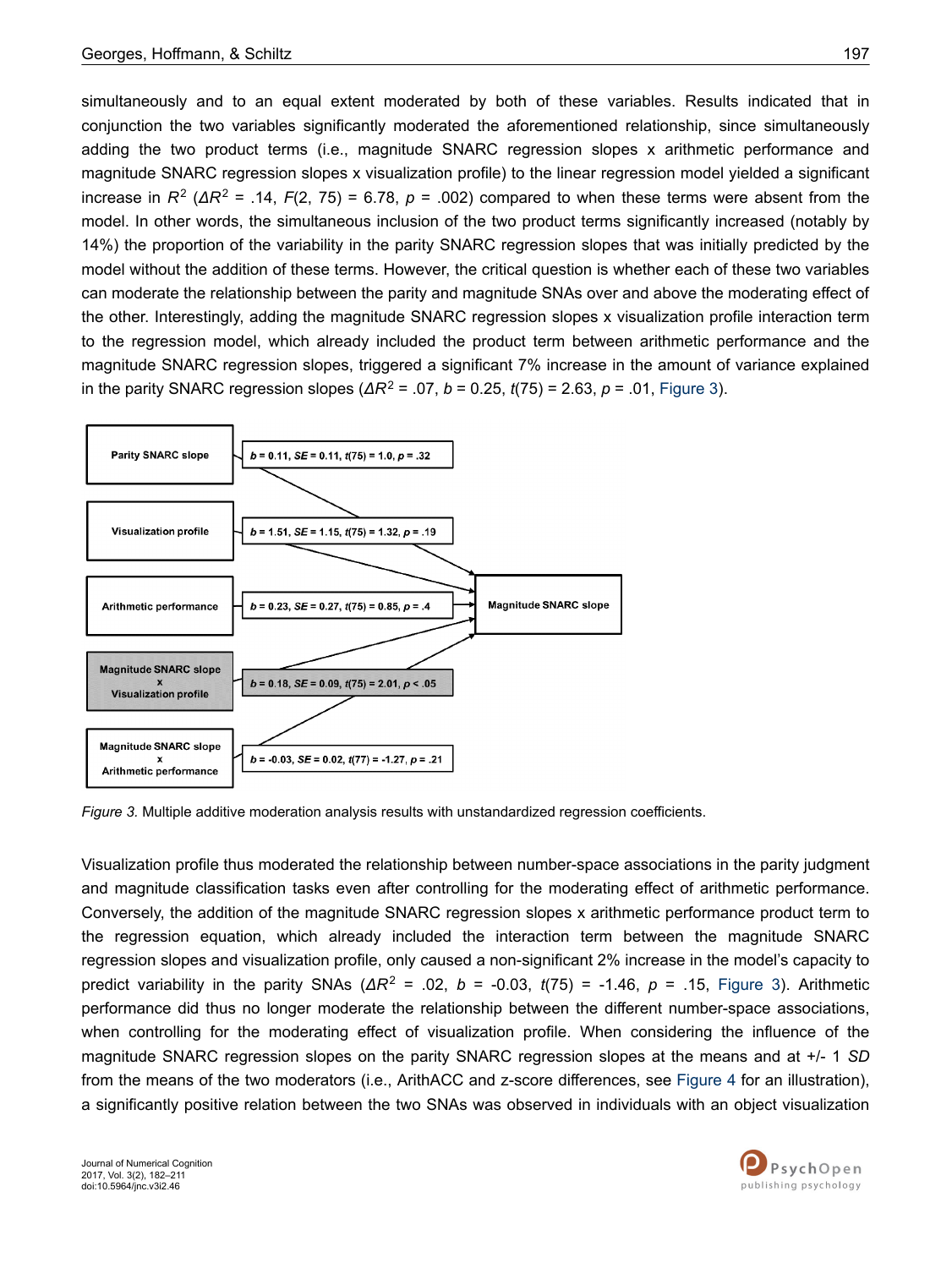<span id="page-16-0"></span>profile especially when they also displayed average (*b* = 0.41, *t*(75) = 2.69, *p* = .01) or below average arithmetic performance (*b* = 0.57, *t*(75) = 3.81, *p* < .001). Conversely, a negative associations was revealed in participants with spatial visualization profiles and above average arithmetic performances ( $b = -0.42$ ,  $t(75) = -2.17$ ,  $p = .03$ ). No relationship between the parity and magnitude SNARC regression slopes could be observed in individuals with a mixed visualization profile at any level of arithmetic performance.



*Figure 4.* The relationship between parity and magnitude SNARC regression slopes at the means and at one standard deviation below and above the means of arithmetic performance and visualization profile.

# **Discussion**

The present study aimed to determine whether number-space associations in tasks with implicit and explicit magnitude processing result from a single predominant spatial account or from multiple task-dependent spatial coding mechanisms. We adopted an individual differences approach to study the relation between parity and magnitude SNAs and the extent of their associations with arithmetic performance, spatial visualization ability and visualization profile at the population level. Additionally, we performed moderation analyses to determine whether the relation between number-space associations in implicit and explicit tasks depended on individual differences in the aforementioned cognitive factors.

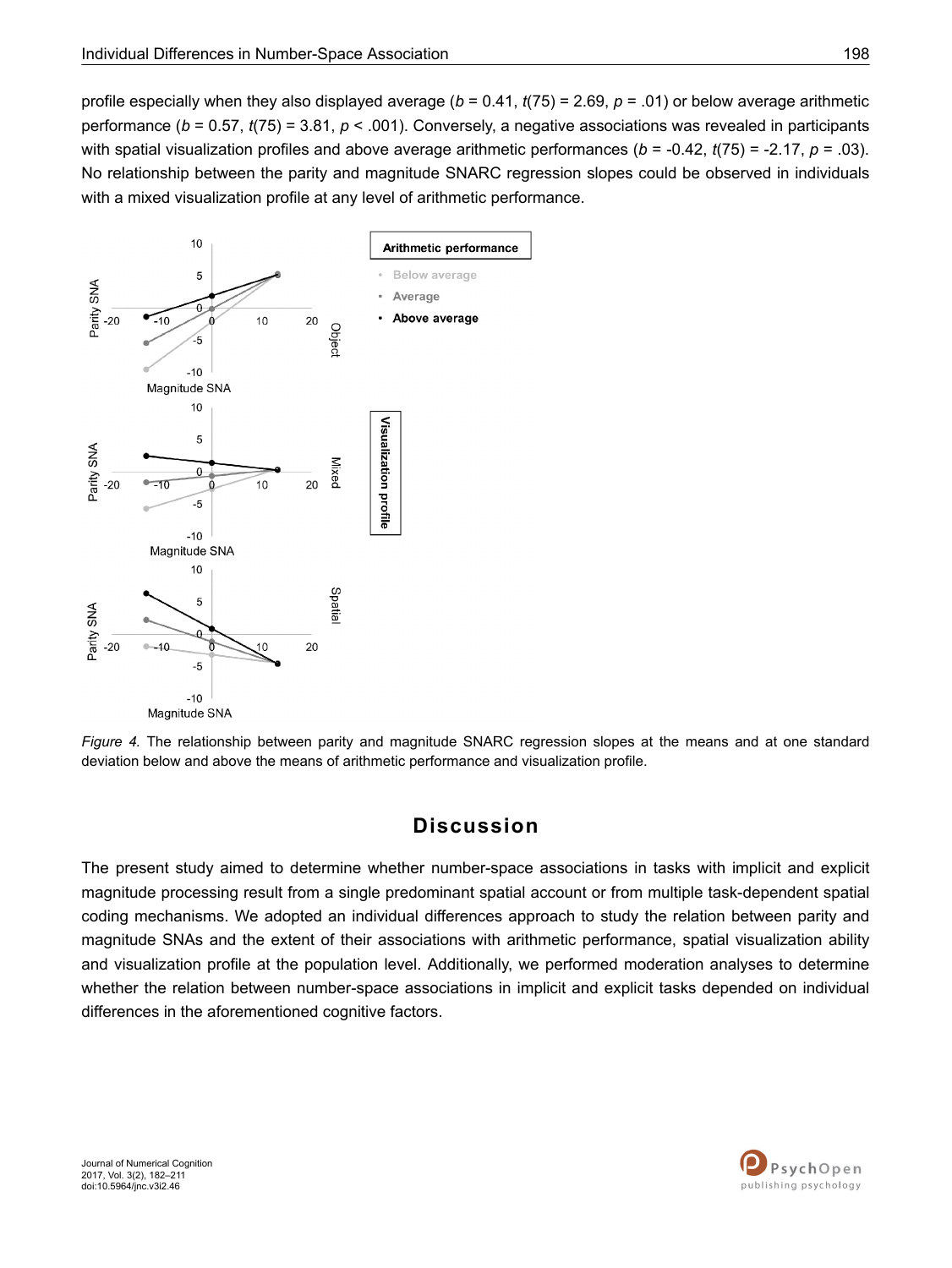# **Arithmetic Performance and Visualization Profile Determine the Relation Between Number-Space Associations in Implicit and Explicit Tasks**

A tendency for a positive correlation between the parity and magnitude SNARC regression slopes was observed at the population level, which is in line with the positive association between SNAs in implicit and explicit tasks recently reported by [Cheung et al. \(2015\)](#page-23-0). This outcome thus suggests that spatial-numerical interactions in tasks with implicit and explicit magnitude processing tend to arise from at least partially overlapping (shared) spatial coding mechanisms. This would nicely complement previous findings regarding the predominance of a single (verbal) spatial coding account regardless of the nature of the numerical task (e.g., [Gevers et al., 2010\)](#page-25-0).

On the other hand, the present results also showed that SNAs in the parity judgment and magnitude classification tasks were correlated with and predicted by different cognitive variables, namely arithmetic performance and visualization profile respectively. In addition, number-space associations in the magnitude classification task did not significantly predict spatial-numerical interactions in the parity judgment task (and vice-versa) when controlling for the effects of arithmetic performance, spatial visualization ability, and visualization profile. Those findings thus rather suggest that number-space associations in tasks with implicit and explicit magnitude processing arise from at least partially unrelated spatial coding mechanisms. This outcome would be in line with the principle component analysis of [van Dijck and colleagues \(2012\),](#page-27-0) indicating that SNAs in the parity judgment and magnitude classification tasks were placed in two separate components. It would also agree with studies on hemi-neglect patients, reporting atypical SNARC effects only in tasks involving explicit magnitude processing ([Priftis et al., 2006;](#page-27-0) [Zorzi et al., 2012](#page-28-0)). Finally, finding evidence for taskdependent spatial coding mechanisms would fit nicely with the context dependency of number-space associations recently reported by [Georges et al. \(2015\)](#page-25-0), where the spatial nature of the cognitive processes underlying number-space associations depended on task instructions.

Although interesting per se, the aforementioned correlation and regression analyses outcomes seem fairly inconclusive and provide somehow conflicting results with regard to whether number-space associations in implicit and explicit tasks result from a single predominant or multiple task-dependent spatial coding mechanism(s). On the one hand, a tendency for a correlation was revealed between the parity and magnitude SNAs, suggesting the activation of a single spatial coding process. Conversely, these two variables were each associated with different cognitive factors, thereby rather indicating task-dependent spatial coding mechanisms. One explanation for this discrepancy might be the non-perfect reliabilities of some of the variables included in this study, especially of the parity SNARC regression slopes. Low reliability usually results in the underestimation of bivariate correlations, consequently increasing the risk of type II errors. Moreover, it potentially biases unstandardized coefficients and/or leads to erroneous statistical significance levels in regression analysis [\(Osborne & Waters, 2002\)](#page-27-0). As such, the significantly lower split-half reliability in the parity judgment compared to the magnitude classification task could have been responsible for the differential relations of the parity and magnitude SNAs with the numerical and spatial factors in this study. Since divergent reliabilities might provide an alternative explanation for the differential associations of implicit and explicit SNAs with the diverse cognitive variables in this study, we need to be careful before drawing conclusions about taskdependent spatial coding mechanisms solely based on the present correlation and regression analyses outcomes.



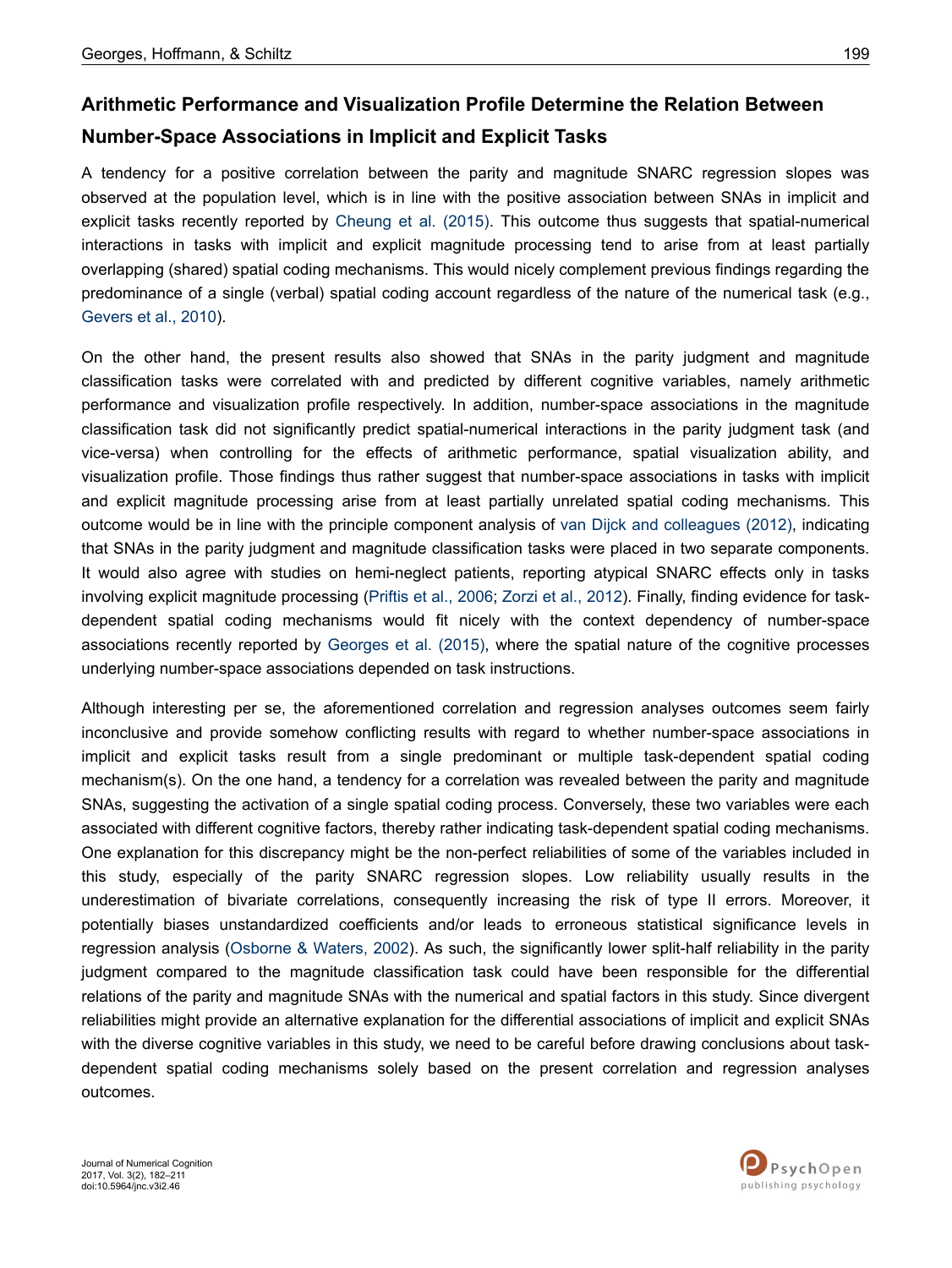Considering that the aforementioned analyses did not allow us to fully resolve inconsistencies in the literature regarding the cognitive origins of number-space associations, we finally performed moderation analyses to determine whether the relation between SNAs in implicit and explicit magnitude processing tasks and as such the relatedness of their underlying spatial coding mechanisms might be conditional upon individual differences in the cognitive factors also explaining individual variations in the strengths of number-space associations (namely arithmetic performance and visualization profile). Interestingly, the relation between the two SNAs was indeed moderated by visualization profile and arithmetic performance. This outcome thus sheds a completely new light onto the reasons why some studies provide evidence for the predominance of a single account (e.g., [Gevers et al., 2010](#page-25-0)), while others claim that the spatial coding mechanisms underlying number-space associations depend on the implicit or explicit nature of the task (e.g., [van Dijck et al., 2009\)](#page-27-0). Number-space associations in tasks with implicit and explicit magnitude processing were positively related in individuals with an object visualization profile (i.e., preferences for the object visualization style) especially if they featured average or below average arithmetic performance. Conversely, a negative relation between the two SNAs was observed in participants with a spatial visualization profile and above average arithmetic performance. These observations thus suggest that both kinds of visualizers rely on a single predominant spatial coding account regardless of the task. However, the nature of the cognitive mechanisms giving rise to number-space associations seems to vary depending on the type of visualizer, considering significantly positive and negative associations between the two SNAs in object- and spatial-visualizers respectively. The activation of different spatial coding mechanisms depending on an individual's visualization preferences is not surprising, considering that previous observations indicated the adoption of procedural and conceptual strategies when solving numerical tasks in object- and spatial-visualizers respectively ([Chrysostomou et al., 2013\)](#page-24-0). Moreover, individuals with different visualization style preferences were shown to employ different strategies in creative mathematical tests [\(Pitta-Pantazi, Sophocleous, & Christou, 2013](#page-27-0)). While spatial-visualizers clearly opted for analytic strategies, this was not the case for object-visualizers. In contrast to object and spatial imagers, no association between the parity and magnitude SNARC regression slopes could be observed in individuals with a mixed visualization profile (i.e., individuals without a specific preference for a particular visualization style), suggesting that these individuals activate different spatial coding processes depending on the implicit or explicit nature of the task. One possible explanation for the absence of a significant relation in these participants is that they flexibly switch between the different spatial coding strategies depending on the task requirements, considering their lack of preference for a particular visualization style. Overall, these findings suggests that individual differences in visualization profile and arithmetic performance determine whether number-space associations in implicit and explicit magnitude processing tasks co-vary and supposedly rely on similar or unrelated spatial coding mechanisms. This might then provide an explanation for the previous inconsistencies in the literature regarding the cognitive mechanisms underlying SNAs.

# **Arithmetic Performance and Visualization Profile Differentially Affect Number-Space Associations in Implicit and Explicit Tasks**

By investigating to what extent number-space associations in implicit and explicit magnitude processing tasks can be explained by individual differences in arithmetic performance, spatial visualization ability, and visualization profile, we not only attempted to shed further light onto the relatedness of the spatial coding mechanisms underlying the different SNAs, but also aimed to advance our understanding of the cognitive processes primarily contributing to each of the SNAs at the population level.

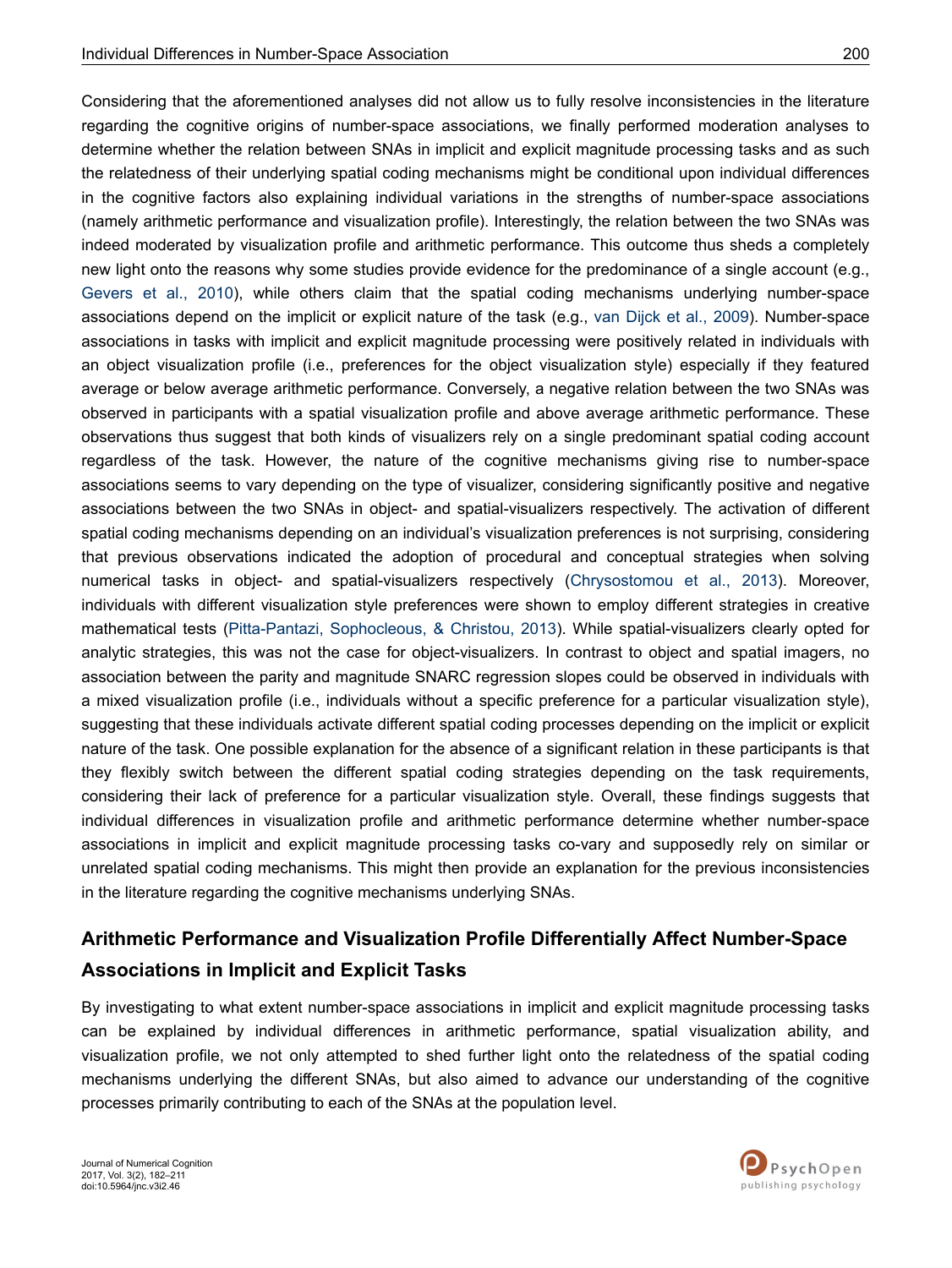Considering number-space associations in the *parity judgment task*, the present results confirmed the previously reported association between stronger parity SNAs (in terms of steeper SNARC regression slopes) and weaker arithmetic performance [\(Hoffmann, Mussolin, et al., 2014](#page-25-0), but see [Cipora & Nuerk, 2013](#page-24-0)), at least when considering the correlation analyses outcomes. We did, however, not find any evidence for an effect of visualization profile. This implies that number-space associations in tasks with implicit reference to numerical magnitude (or at least in tasks involving parity judgments) might not rely (or to a lesser extent) on visuospatial processing resources in the right parietal cortex and/or on object processing areas in the lateral occipital complex, shown to be associated with spatial visualization ([Lamm, Bauer, Vitouch, & Gstättner, 1999\)](#page-26-0) and object visualization [\(Motes, Malach, & Kozhevnikov, 2008\)](#page-26-0) respectively. Parity SNAs might thus rather arise from categorical verbal-spatial coding mechanisms not involving these areas ([Jager & Postma, 2003\)](#page-26-0). This assumption is in accordance with the studies of [Gevers et al. \(2010\)](#page-25-0) and [van Dijck et al. \(2009\),](#page-27-0) indicating the predominance of verbal-spatial coding of numerical information in the parity judgment task. Nonetheless, as already addressed before, relations between the parity SNARC regression slopes and the cognitive variables in this study need to be interpreted with caution, given the relatively low reliability of the parity SNAs. Consequently, the involvement of visuospatial processing resources in the emergence of parity SNAs should not be completely ruled out based on the present observations.

In contrast to the parity SNAs, number-space associations in the *magnitude classification task* were significantly predicted only by visualization profile, thereby adding this variable to the list of cognitive factors accounting for the high individual variability of number-space associations. Following the aforementioned line of thought, magnitude SNAs might thus underlie the activation of right parietal and/or lateral occipital areas related to visualization abilities [\(Lamm et al., 1999](#page-26-0); [Motes et al., 2008\)](#page-26-0). Especially the activation of parietal regions might play a role in the emergence of number-space associations in the magnitude classification task, considering that greater preferences for the spatial visualization style (i.e., greater reliance on parietal pathways) were associated with stronger magnitude SNAs. In other terms, the activation of parietal regions seems to be essential for spatial-numerical interactions in the magnitude classification task, as individuals with preferences for the object visualization style, depending to a lesser extent on these areas, featured less pronounced magnitude SNAs. The present findings thus suggest that number-space associations in explicit magnitude processing tasks arise from visuospatial coding of numerical magnitudes along the MNL thought to have its locus in the parietal cortex [\(Dehaene, Piazza, Pinel, & Cohen, 2003](#page-24-0)). Relying on a left-to-right oriented MNL seems intuitive in tasks involving explicit magnitude processing especially if numerical magnitudes need to be compared to a certain referent (e.g., 5), since categorizing digits visuospatially as left (smaller than 5 to the left on the MNL) and right (larger than 5 to the right on the MNL) might be helpful for successful task completion. It would thus be interesting to see whether stronger magnitude SNAs are associated with better performance (e.g., fewer errors) on this task. However, considering that overall error rates are generally quite low for magnitude classifications, one might want to increase task difficulty by imposing time constraints or by displaying the numerical stimuli only very briefly.

On the other hand, no relation was observed between magnitude SNAs and arithmetic performance. One possible explanation for this is that number-space associations in the magnitude classification task do not depend (or to a lesser extent) on executive control, which might mediate the relationship between the parity SNAs and arithmetic performance (see [Cipora et al., 2016](#page-24-0) for the effects of mediating variables). Less involvement of executive control during magnitude classifications might well be the case, if one assumes that activation rather than inhibition of the magnitude-associated spatial code is helpful for successful task

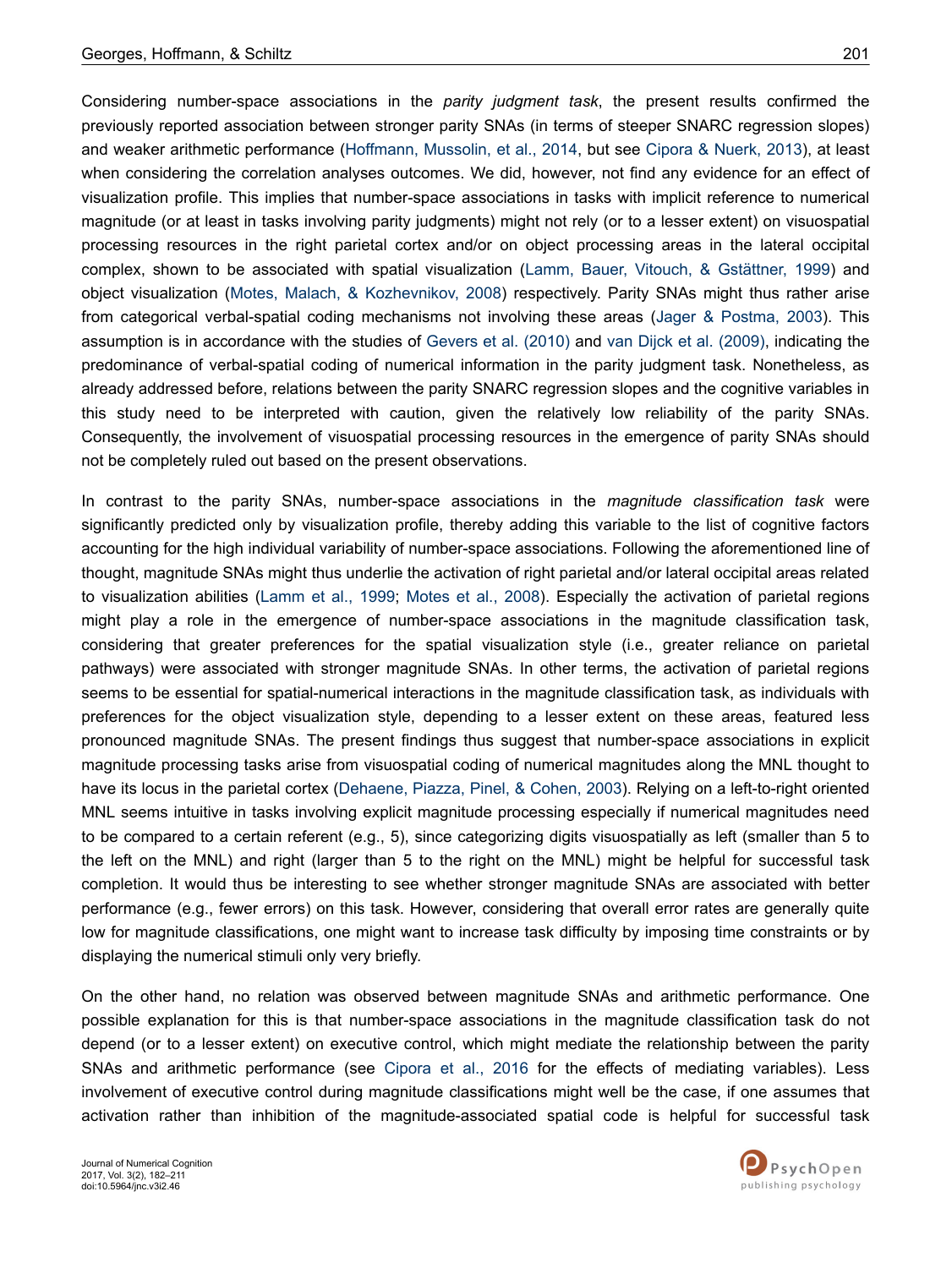completion. Conversely, parity SNAs were previously shown to depend on inhibitory control, in that stronger number-space associations in the parity judgment task were associated with weaker inhibitory control [\(Hoffmann, Pigat, et al., 2014](#page-25-0)). Moreover, the effect of inhibitory control on arithmetic performance is welldocumented (e.g., [Gilmore, Keeble, Richardson, & Cragg, 2015](#page-25-0)).

Another point worth addressing here is that number-space associations were never affected by spatial visualization ability (i.e., mental rotation skills) regardless of the task. This observation is in accordance with the study of [Viarouge et al. \(2014\)](#page-28-0), who also failed to find evidence for a relation between parity SNAs and 3D mental rotation skills. Similarly, [Gibson and Maurer \(2016\)](#page-25-0) did not observe a relation between magnitude SNAs and performances in a standardized test of visuospatial skills (DTVP-2) in children. Nevertheless, it might be slightly surprising when considering the aforementioned association between number-space associations in the magnitude classification task and the participants' visualization profiles, which were shown to relate to visualization abilities [\(Blajenkova et al., 2006;](#page-23-0) [Blazhenkova et al., 2011,](#page-23-0) see also present results). One possible explanation is that although visualization style and corresponding ability depend on common processing resources [\(Kozhevnikov, Blazhenkova, & Becker, 2010](#page-26-0)); style and ability still represent partially independent cognitive constructs. Evidence in favor of this distinction is provided by [Kozhevnikov, Chen, and Blazhenkova](#page-26-0) [\(2013\).](#page-26-0) They showed that although object and spatial visualization styles and abilities both related to artistic and scientific creativities respectively, visualization style could still reliably predict creativity even after removing the shared variance between style and ability. Visualization style thus requires the use of some unique processing mechanisms beyond ability, which seem to be important for creativity and also affect the magnitude SNAs in the present case. Another explanation for the aforementioned discrepancy is that visualization profile, as it is defined in the present study, reflects the preference for one particular visualization style over the other. On the other hand, the mental rotation task only provided information about the participants' spatial visualization ability, without taking into account their object visualization ability. Since it was the contrast between the two visualization styles that related to the strength of number-space associations in the magnitude classification task, it might also be the contrast between the two visualization abilities that critically predicts SNAs, even though spatial visualization ability in itself was not related to spatial-numerical interactions.

### **Limitations and Future Studies**

An important point worth mentioning here is that moderation analysis assumes a causal relationship in that its application requires a causal theory and design behind the data (e.g., [Wu & Zumbo, 2008](#page-28-0)). Even though there is no evidence for a causal relationship between the different SNAs, it is more likely that number-space associations in the magnitude classification task determine spatial-numerical interactions in the parity judgment task than the reverse, given that the latter only emerges latter in development. While parity SNAs seem to appear around  $3<sup>rd</sup>$  grade ([Berch, Foley, Hill, & Ryan, 1999\)](#page-23-0), a tendency for magnitude SNAs can already be evidenced as early as Kindergarten [\(Hoffmann, Hornung, Martin, & Schiltz, 2013\)](#page-25-0). Moreover, children as young as 3-years-old were shown to display a SNARC-like effect in a non-symbolic number classification task [\(Patro](#page-27-0) [& Haman, 2012\)](#page-27-0). Considering these findings and the fact that parity SNAs have been more commonly studied with regards to cognitive factors explaining individual differences in number-space associations (e.g., [Hoffmann, Pigat, et al., 2014,](#page-25-0) [Shaki, Fischer, & Petrusic, 2009](#page-27-0); [Viarouge et al., 2014](#page-28-0)), we decided to use it as our dependent variable.

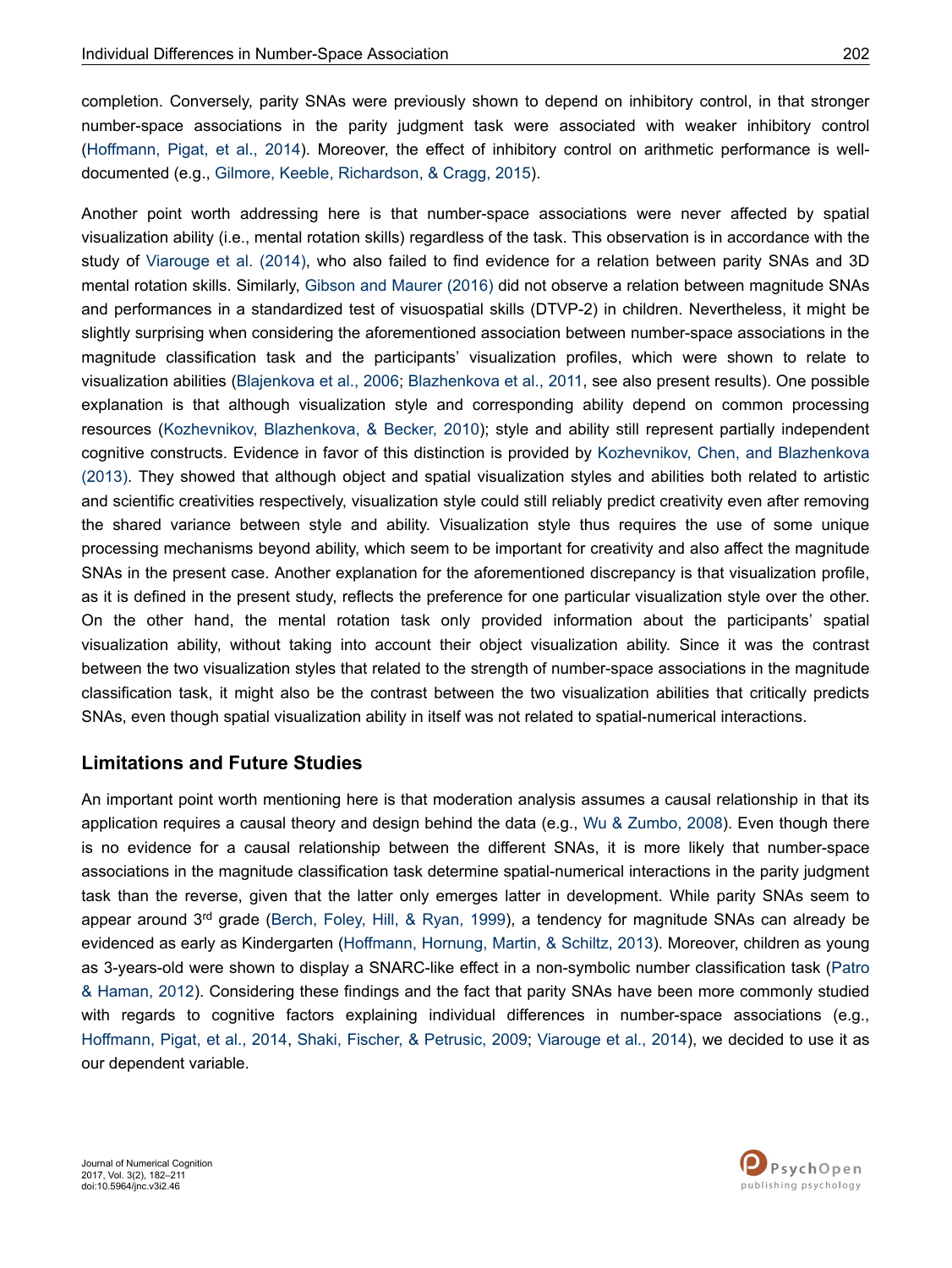Moreover, we also need to bear in mind the non-perfect reliabilities of some of the variables included in this study, especially of the parity SNARC regression slopes. The relatively low reliability of this variable could for instance be explained by the small number of repetitions per digit for each response side (i.e., 9 repetitions), since a considerably higher split-half reliability of *r* = .698 was reported for the parity SNARC regression slopes when using 20 repetitions per digit [\(Cipora & Nuerk, 2013](#page-24-0); see also [Cipora & Wood, 2012;](#page-24-0) [Cipora et al., 2016](#page-24-0)). Nonetheless, a shorter task length cannot account for the significant difference in reliabilities between the parity judgment and magnitude classification tasks, since both tasks were equally short. Considering the effects of unreliable measurements on correlation and regression analyses outcomes ([Osborne & Waters, 2002\)](#page-27-0), the relatively poor reliability of the parity SNARC regression slopes could have caused the absence of significant association between implicit and explicit SNAs. Moreover, the significantly lower split-half reliability in the parity judgment compared to the magnitude classification task might have been responsible for the differential relations of the parity and magnitude SNAs with the different numerical and spatial factors in this study (notably visualization profile). We thus need to be careful before drawing conclusions about task-dependent spatial coding mechanisms with a specific contribution of visuospatial coding mechanisms only to explicit SNAs (at the population level) solely based on the present correlation and regression analyses outcomes. Even though moderation analyses enabled us to shed further light onto the mechanisms actually underlying number-space associations in implicit and explicit tasks, the present investigation should ideally be repeated with longer tasks (i.e., 20 instead of 9 repetitions per stimulus for each response side, see [Cipora & Nuerk, 2013](#page-24-0); [Cipora &](#page-24-0) [Wood, 2012; Cipora et al., 2016](#page-24-0)) and consequently more reliable measurements.

On another note, the present study only determined how individual differences in numerical and spatial factors predicted variability in the parity and magnitude SNAs in the entire study population (i.e., comprising all types of individuals). An interesting idea for future research might thus be to investigate how arithmetic performance, spatial visualization ability and visualization profile relate to number-space associations in implicit and explicit magnitude processing tasks in either object-, spatial-, or mixed-visualizers. This should shed further light onto the spatial nature of the cognitive mechanisms contributing to spatial-numerical interactions in each of the different kinds of visualizers. One might for instance assume that number-space associations in both implicit and explicit magnitude processing tasks are predicted by the same cognitive variable in individuals where SNAs co-varied. However, considering that number-space associations co-varied positively and negatively in object- and spatial-visualizers respectively, the main cognitive predictor of the two SNAs should differ between the former and latter individuals.

Moreover, despite the fact that the present study provided evidence for the activation of visuospatial coding mechanisms in tasks with explicit magnitude processing, no assumptions can be made about the additional contribution of the WM account, since our analyses focused on the effects of numerical and spatial factors rather than executive control. To evaluate the WM account, one could for instance investigate how individual differences in (verbal and/or visuospatial) WM predict number-space associations in implicit and explicit magnitude processing tasks. This question could be addressed at the population level as well as in the different types of visualizers. Moreover, individual differences in (verbal and/or visuospatial) WM might be another factor moderating the relation between number-space associations in the parity judgment and magnitude classification tasks.

In addition to this, considering the effect of visualization profile on lower-level numerical processes, such as number-space associations during explicit magnitude judgments, one might wonder whether this cognitive



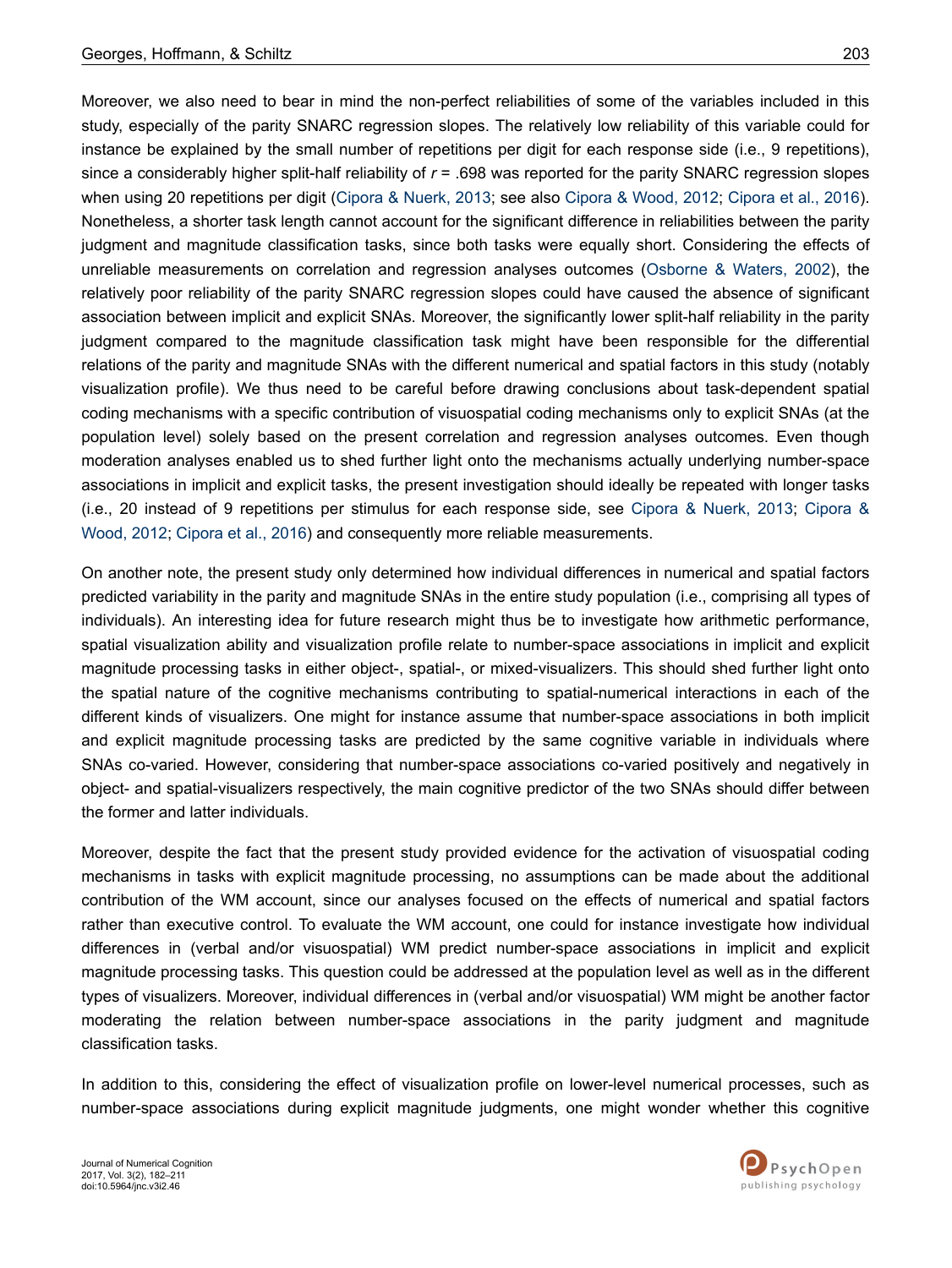<span id="page-22-0"></span>factor also influences non-symbolic number comparisons or plays a role in the emergence of mathematical difficulties (e.g., dyscalculia). Furthermore, the effect of the verbal cognitive style might be examined especially with regards to the parity judgment task, given that parity SNAs are commonly assumed to arise from verbalspatial coding mechanisms (e.g., [Gevers et al., 2010](#page-25-0)) and also seemed to depend less on visuospatial processes in the present study.

Finally, since the spatial nature of the coding mechanisms underlying number-space associations was shown to depend on task instruction ([Georges et al., 2015\)](#page-25-0), it might be interesting to determine whether visualization profile and/or arithmetic performance also moderate the context-dependency of number-space associations in this case. Considering that the predominance of verbal-spatial coding mechanisms was evidenced under verbal instructions, while both verbal- and visuospatial coding mechanisms were activated under physical instructions, it might be likely that only some individuals switched to the visuospatial account under physical instructions, while others activated verbal-spatial processes regardless of the task instructions.

## **Conclusion**

The present findings show that individual differences in visualization profile and arithmetic performance determined whether number-space associations in implicit and explicit magnitude processing tasks co-varied and supposedly relied on similar or unrelated spatial coding mechanisms. Significantly positive and negative associations between the parity and magnitude SNAs were observed in object-visualizers with lower arithmetic performance and spatial-visualizers with higher arithmetic performance respectively. These findings thus suggest the predominance of a single spatial coding account in both types of visualizers. The spatial nature of the account, however, differs between object- and spatial-visualizers. No association between the parity and magnitude SNAs was revealed in mixed-visualizers, suggesting the activation of task-dependent spatial coding processes. Moreover, arithmetic performance and visualization profile differentially related to the parity and magnitude SNAs respectively, suggesting the contribution of visuospatial coding mechanisms only to numberspace associations in explicit but not implicit tasks (at least at the population level). Ideally, these results should, however, be confirmed by future studies with longer testing sessions allowing to obtain more reliable measurements.

Overall, this study helps explain some of the inconsistencies in the literature regarding the cognitive processes contributing to spatial-numerical interactions. It also highlights the usefulness of moderation analyses for unravelling how the relation between different numerical concepts varies between individuals, thereby potentially clarifying further inconsistencies in the numerical cognition literature.

### **Notes**

i) In the present study, a tendency for a main effect of parity status on dRTs was revealed for the parity judgment (*F* = 3.61,  $p$  = .06,  $\eta^2_{\rm p}$  = .04, odd dRT = 10.46 ms, even dRT = -19.9 ms), but not the magnitude classification task (*F* = .01, *p* = .92,  $\eta^2_{\rm p}$ = .0, odd dRT = -5.85 ms, even dRT = -6.28 ms), indicating the presence of a MARC effect in the former but not the latter task. The presence of a MARC effect only in the parity judgment task is clearly in line with predictions regarding this effect [\(Nuerk et al., 2004](#page-26-0); [Nuerk, Wood, & Willmes, 2005](#page-26-0)).

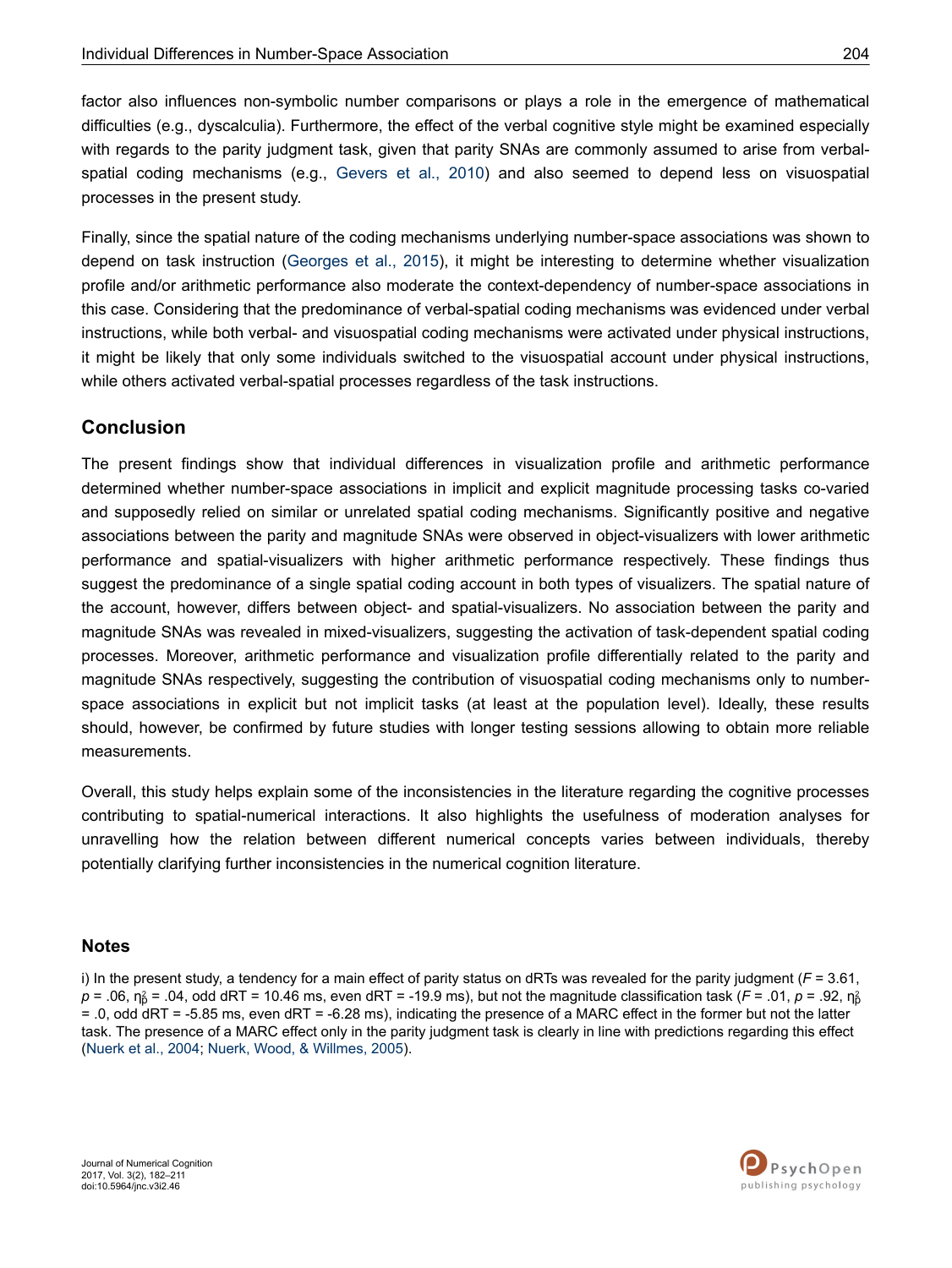### <span id="page-23-0"></span>**Funding**

This work was supported by the National Research Fund Luxembourg (FNR; [www.fnr.lu\)](http://www.fnr.lu) under Grant AFR PHD-2012-2/4641711.

### **Competing Interests**

It is certified that there is no conflict of interest with any financial organization regarding the material discussed in the manuscript.

### **Acknowledgments**

The authors have no support to report.

## **References**

- Anderson, K. L., Casey, M. B., Thompson, W. L., Burrage, M. S., Perazis, E., & Kosslyn, S. M. (2008). Performance on middle school geometry problems with geometry clues matched to three different cognitive styles. *Mind, Brain and Education, 2*(4), 188-197. doi:[10.1111/j.1751-228X.2008.00053.x](http://doi.org/10.1111/j.1751-228X.2008.00053.x)
- Bächtold, D., Baumüller, M., & Brugger, P. (1998). Stimulus–response compatibility in representational space. *Neuropsychologia, 36*, 731-735. doi:10.1016/S0028-3932(98)00002-5
- Berch, D. B., Foley, E. J., Hill, R. J., & Ryan, P. M. (1999). Extracting parity and magnitude from Arabic numerals: Developmental changes in number processing and mental representation. *Journal of Experimental Child Psychology, 74*, 286-308. doi:[10.1006/jecp.1999.2518](http://doi.org/10.1006/jecp.1999.2518)
- Blajenkova, O., Kozhevnikov, M., & Motes, M. A. (2006). Object–spatial imagery: A new self-report imagery questionnaire. *Applied Cognitive Psychology, 20*, 239-263. doi:[10.1002/acp.1182](http://doi.org/10.1002/acp.1182)
- Blazhenkova, O., Becker, M., & Kozhevnikov, M. (2011). Object-spatial imagery and verbal cognitive styles in children and adolescents: Developmental trajectories in relation to ability. *Learning and Individual Differences, 21*, 281-287. doi:[10.1016/j.lindif.2010.11.012](http://doi.org/10.1016/j.lindif.2010.11.012)
- Bull, R., Marschark, M., & Blatto-Valle, G. (2005). SNARC hunting: Examining number representation in deaf students. *Learning and Individual Differences, 15*, 223-236. doi:[10.1016/j.lindif.2005.01.004](http://doi.org/10.1016/j.lindif.2005.01.004)
- Caissie, A. F., Vigneau, F., & Bors, D. A. (2009). What does the Mental Rotation Test measure? An analysis of item difficulty and item characteristics. *The Open Psychology Journal, 2*, 94-102. doi:[10.2174/1874350100902010094](http://doi.org/10.2174/1874350100902010094)
- Carlson, S. M., & Moses, L. J. (2001). Individual differences in inhibitory control and children's theory of mind. *Child Development, 72*, 1032-1053. doi:[10.1111/1467-8624.00333](http://doi.org/10.1111/1467-8624.00333)
- Cheung, C.-N., Ayzenberg, V., Diamond, R. F., Yousif, S., & Lourenco, S. F. (2015). Probing the mental number line: A between-task analysis of spatial-numerical associations. In D. C. Noelle, R. Dale, A. S. Warlaumont, J. Yoshimi, T. Matlock, C. D. Jennings, & P. P. Maglio (Eds.), *Proceedings of the 37th Annual Meeting of the Cognitive Science Society* (pp. 357-362). Austin, TX, USA: Cognitive Science Society.

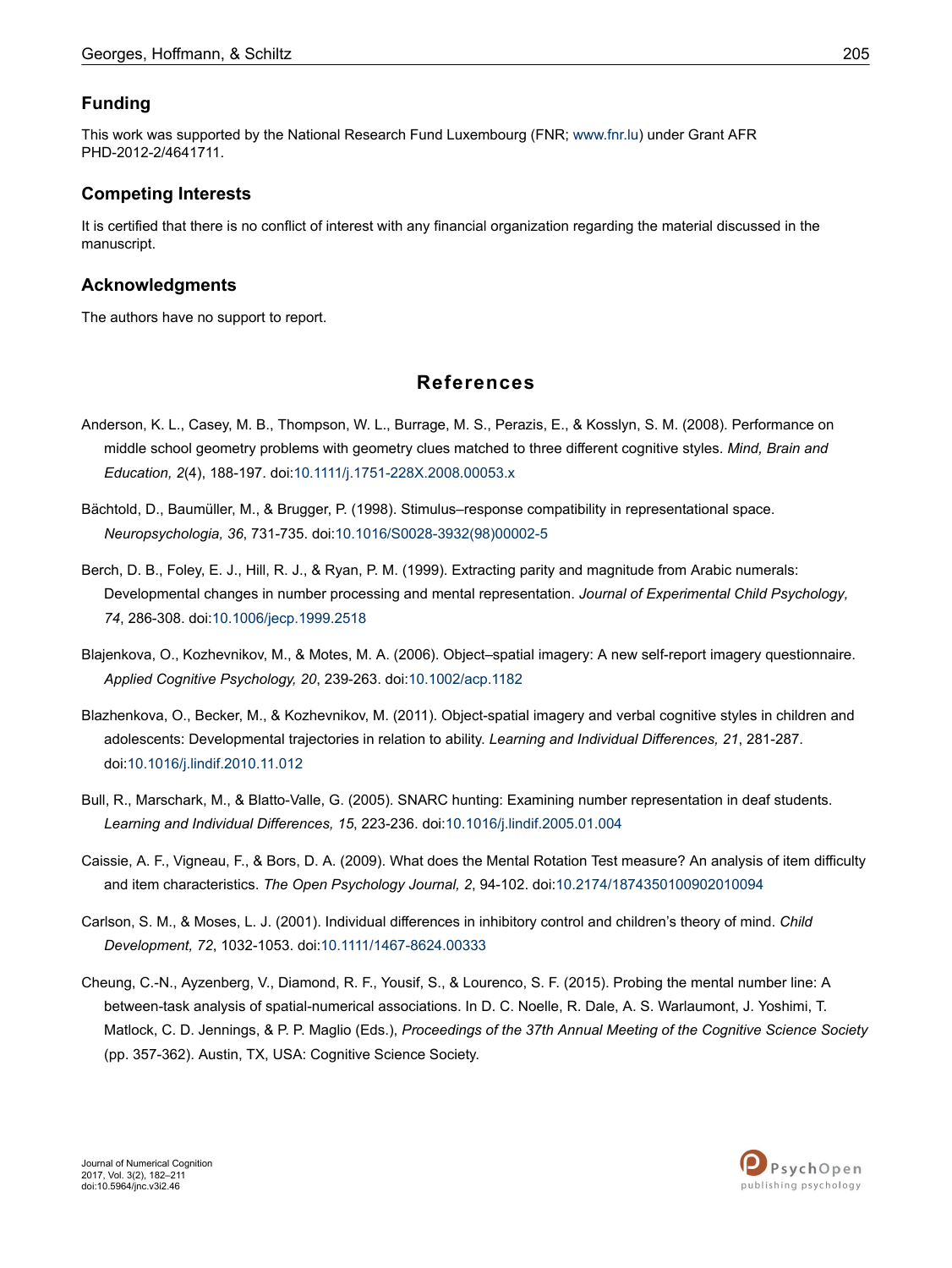- <span id="page-24-0"></span>Chrysostomou, M., Pitta-Pantazi, D., Tsingi, C., Cleanthous, E., & Christou, C. (2013). Cognitive styles and their relation to number sense and algebraic reasoning. *Educational Studies in Mathematics, 83*(2), 205-223. doi:[10.1007/s10649-012-9448-0](http://doi.org/10.1007/s10649-012-9448-0)
- Cipora, K., Hohol, M., Nuerk, H.-C., Willmes, K., Brożek, B., Kucharzyk, B., & Nęcka, E. (2016). Professional mathematicians differ from controls in their spatial-numerical associations. *Psychological Research, 80*, 710-726. doi:[10.1007/s00426-015-0677-6](http://doi.org/10.1007/s00426-015-0677-6)
- Cipora, K., & Nuerk, H.-C. (2013). Is the SNARC effect related to the level of mathematics? No systematic relationship observed despite more power, more repetitions, and more direct assessment of arithmetic skill. *Quarterly Journal of Experimental Psychology, 66*(10), 1974-1991. doi[:10.1080/17470218.2013.772215](http://doi.org/10.1080/17470218.2013.772215)
- Cipora, K., & Wood, G. (2012, January). *Optimal power to detect (between group differences) in SNARC–Monte Carlo study.* Poster presented on the XXXth European Workshop on Cognitive Neuropsychology, Bressanone, Italy.
- Cohen, J. (1983). The cost of dichotomization. *Applied Psychological Measurement, 7*, 249-253. doi:[10.1177/014662168300700301](http://doi.org/10.1177/014662168300700301)
- Cohen, J., & Cohen, P. (1983). *Applied multiple regression/ correlation analysis for the behavioral sciences* (2nd ed.). Hillsdale, NJ, USA: Erlbaum.
- Dehaene, S., Bossini, S., & Giraux, P. (1993). The mental representation of parity and number magnitude. *Journal of Experimental Psychology: General, 122*(3), 371-396. doi:[10.1037/0096-3445.122.3.371](http://doi.org/10.1037/0096-3445.122.3.371)
- Dehaene, S., Dupoux, E., & Mehler, J. (1990). Is numerical comparison digital: Analogical and symbolic effects in two-digit number comparison? *Journal of Experimental Psychology: Human Perception and Performance, 16*, 626-641. doi:[10.1037/0096-1523.16.3.626](http://doi.org/10.1037/0096-1523.16.3.626)
- Dehaene, S., Piazza, M., Pinel, P., & Cohen, L. (2003). Three parietal circuits for number processing. *Cognitive Neuropsychology, 20*, 487-506. doi:[10.1080/02643290244000239](http://doi.org/10.1080/02643290244000239)
- Fias, W., Brysbaert, M., Geypens, F., & D' Ydewalle, G. (1996). The importance of magnitude information in numerical processing: Evidence from the SNARC effect. *Mathematical Cognition, 2*(1), 95-110. doi:[10.1080/135467996387552](http://doi.org/10.1080/135467996387552)
- Fias, W., Lauwereyns, J., & Lammertyn, J. (2001). Irrelevant digits affect feature-based attention depending on the overlap of neural circuits. *Cognitive Brain Research, 12*(3), 415-423. doi:10.1016/S0926-6410(01)00078-7
- Fischer, M. H. (2001). Number processing induces spatial performance biases. *Neurology, 57*(5), 822-826. doi:[10.1212/WNL.57.5.822](http://doi.org/10.1212/WNL.57.5.822)
- Fischer, M. H., Castel, A. D., Dodd, M. D., & Pratt, J. (2003). Perceiving numbers causes spatial shifts of attention. *Nature Neuroscience, 6*, 555-556. doi:[10.1038/nn1066](http://doi.org/10.1038/nn1066)
- Fischer, M. H., & Shaki, S. (2014). Spatial associations in numerical cognition From single digits to arithmetic. *Quarterly Journal of Experimental Psychology, 67*, 1461-1483. doi[:10.1080/17470218.2014.927515](http://doi.org/10.1080/17470218.2014.927515)
- Geiser, C., Lehmann, W., & Eid, M. (2006). Separating "rotators" from "nonrotators" in the Mental Rotations Test: A multigroup latent class analysis. *Multivariate Behavioral Research, 41*, 261-293. doi[:10.1207/s15327906mbr4103\\_2](http://doi.org/10.1207/s15327906mbr4103_2)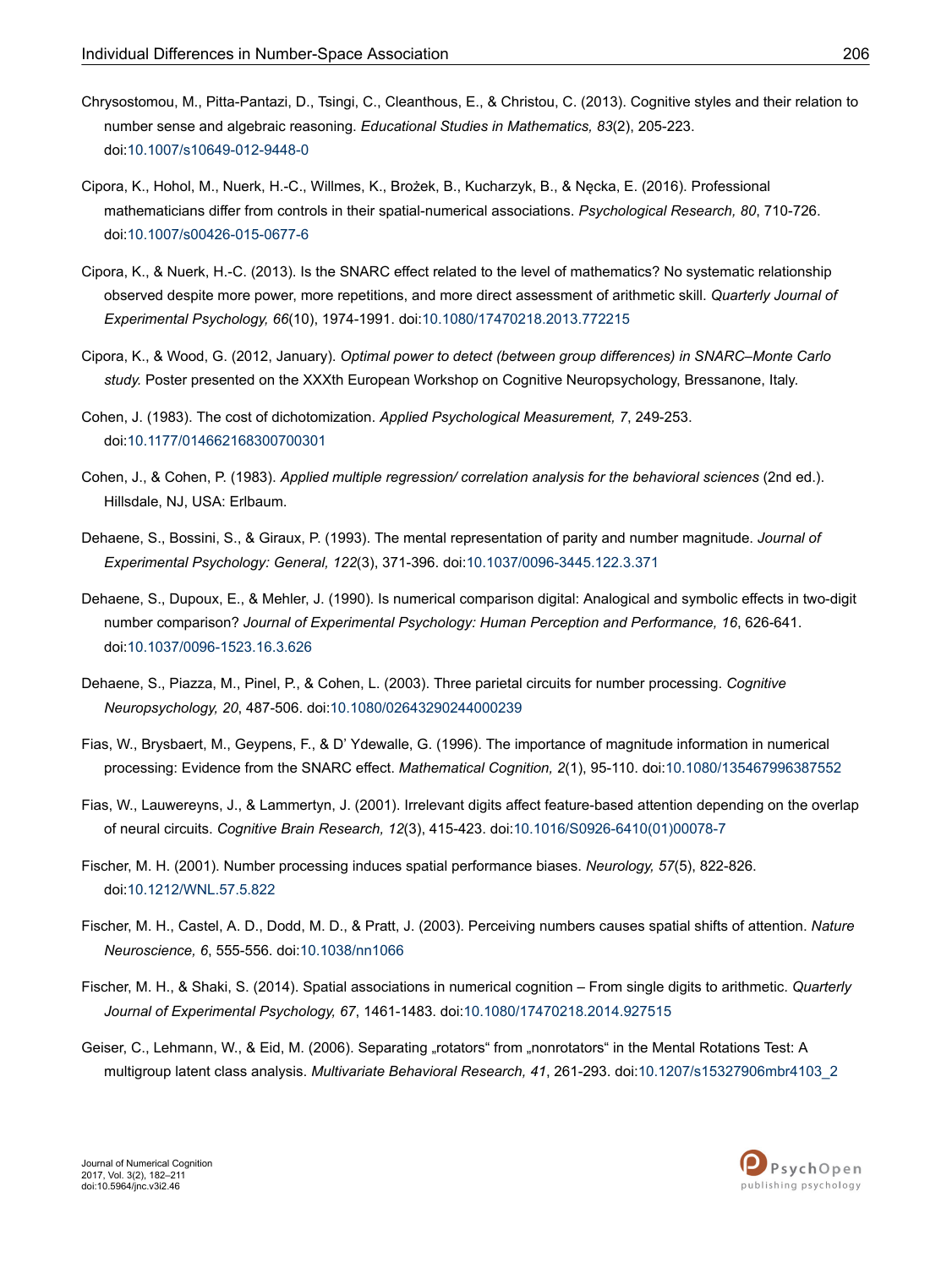- <span id="page-25-0"></span>Georges, C., Hoffmann, D., & Schiltz, C. (2016). How math anxiety relates to number–space associations. *Frontiers in Psychology, 7*, Article 1401. doi:[10.3389/fpsyg.2016.01401](http://doi.org/10.3389/fpsyg.2016.01401)
- Georges, C., Schiltz, C., & Hoffmann, D. (2015). Task instructions determine the visuospatial and verbal-spatial nature of number-space associations. *Quarterly Journal of Experimental Psychology, 68*(9), 1895-1909. doi:[10.1080/17470218.2014.997764](http://doi.org/10.1080/17470218.2014.997764)
- Gevers, W., Santens, S., Dhooge, E., Chen, Q., Van den Bossche, L., Fias, W., & Verguts, T. (2010). Verbal-spatial and visuospatial coding of number-space interactions. *Journal of Experimental Psychology: General, 139*(1), 180-190. doi:[10.1037/a0017688](http://doi.org/10.1037/a0017688)
- Gevers, W., Verguts, T., Reynvoet, B., Caessens, B., & Fias, W. (2006). Numbers and space: A computational model of the SNARC effect. *Journal of Experimental Psychology: Human Perception and Performance, 32*(1), 32-44. doi:[10.1037/0096-1523.32.1.32](http://doi.org/10.1037/0096-1523.32.1.32)
- Gibson, L. C., & Maurer, D. (2016). Development of SNARC and distance effects and their relation to mathematical and visuospatial abilities. *Journal of Experimental Child Psychology, 150*, 301-313. doi:[10.1016/j.jecp.2016.05.009](http://doi.org/10.1016/j.jecp.2016.05.009)
- Gilmore, C., Keeble, S., Richardson, S., & Cragg, L. (2015). The role of cognitive inhibition in different components of arithmetic. *ZDM, 47*(5), 771-782. doi[:10.1007/s11858-014-0659-y](http://doi.org/10.1007/s11858-014-0659-y)
- Ginsburg, V., & Gevers, W. (2015). Spatial coding of ordinal information in short- and long-term memory. *Frontiers in Human Neuroscience, 9*, Article 8. doi[:10.3389/fnhum.2015.00008](http://doi.org/10.3389/fnhum.2015.00008)
- Hagquist, C., & Stenbeck, M. (1998). Goodness of fit in regression analysis R<sup>2</sup> and G<sup>2</sup> reconsidered. Quality & Quantity, *32*, 229-245. doi:[10.1023/A:1004328601205](http://doi.org/10.1023/A:1004328601205)
- Herrera, A., Macizo, P., & Semenza, C. (2008). The role of working memory in the association between number magnitude and space. *Acta Psychologica, 128*, 225-237. doi:[10.1016/j.actpsy.2008.01.002](http://doi.org/10.1016/j.actpsy.2008.01.002)
- Hoffmann, D., Hornung, C., Martin, R., & Schiltz, C. (2013). Developing number-space associations: SNARC effects using a colour-discrimination task in 5 year olds. *Journal of Experimental Child Psychology, 116*, 775-791. doi:[10.1016/j.jecp.2013.07.013](http://doi.org/10.1016/j.jecp.2013.07.013)
- Hoffmann, D., Mussolin, C., Martin, R., & Schiltz, C. (2014). The impact of mathematical proficiency on the number-space association. *PLOS ONE, 9*(1), Article e85048. doi[:10.1371/journal.pone.0085048](http://doi.org/10.1371/journal.pone.0085048)
- Hoffmann, D., Pigat, D., & Schiltz, C. (2014). The impact of inhibition capacities and age on number-space associations. *Cognitive Processing, 15*, 329-342. doi[:10.1007/s10339-014-0601-9](http://doi.org/10.1007/s10339-014-0601-9)
- Imbo, I., Brauwer, J. D., Fias, W., & Gevers, W. (2012). The development of the SNARC effect: Evidence for early verbal coding. *Journal of Experimental Child Psychology, 111*(4), 671-680. doi[:10.1016/j.jecp.2011.09.002](http://doi.org/10.1016/j.jecp.2011.09.002)
- Irwin, J. R., & McClelland, G. H. (2003). Negative consequences of dichotomizing continuous predictor variables. *JMR, Journal of Marketing Research, 40*, 366-371. doi[:10.1509/jmkr.40.3.366.19237](http://doi.org/10.1509/jmkr.40.3.366.19237)
- Ito, Y., & Hatta, T. (2004). Spatial structure of quantitative representation of numbers: Evidence from the SNARC effect. *Memory & Cognition, 32*, 662-673. doi[:10.3758/BF03195857](http://doi.org/10.3758/BF03195857)

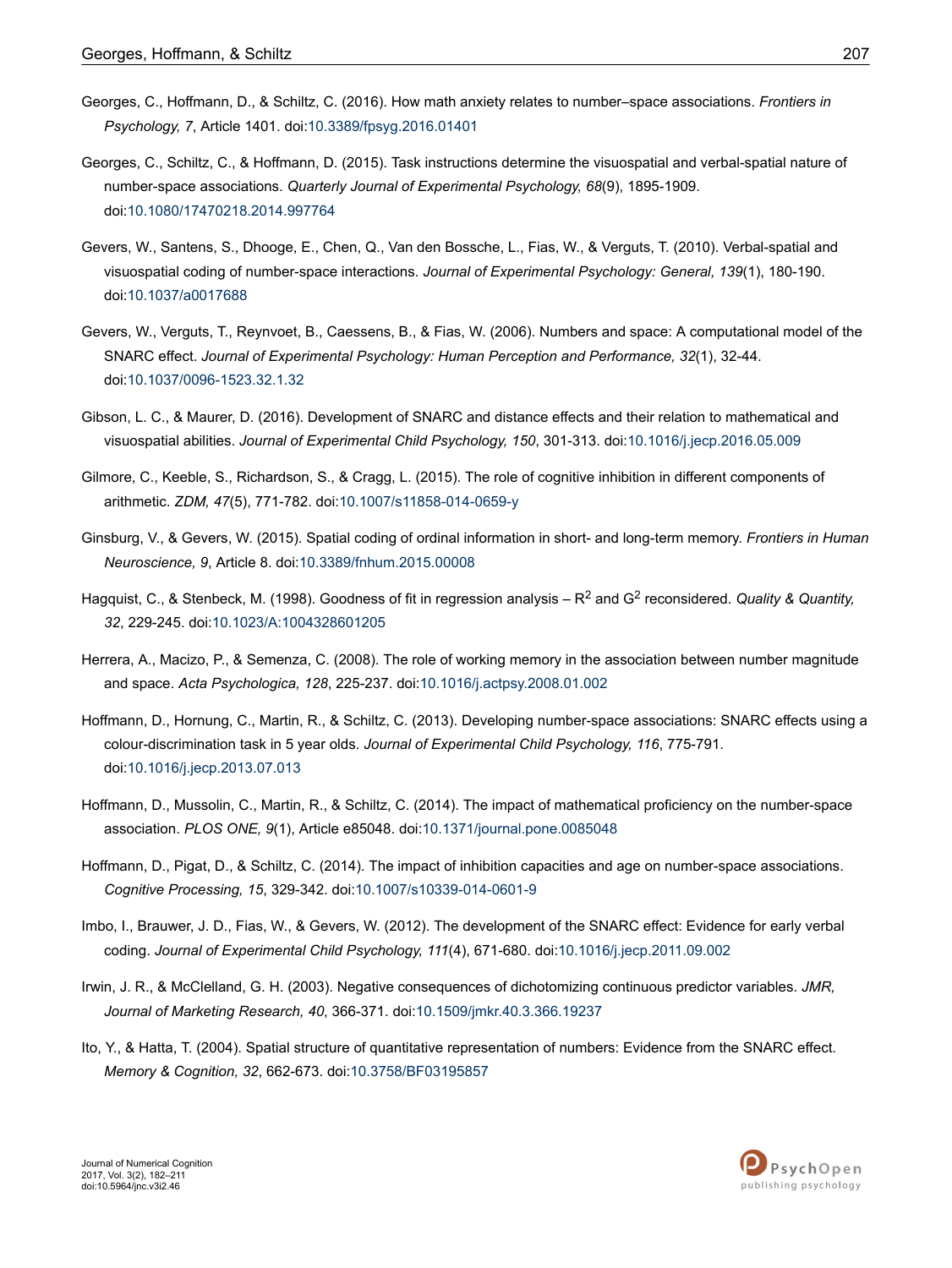- <span id="page-26-0"></span>Jager, G., & Postma, A. (2003). On the hemispheric specialization for categorical and coordinate spatial relations: A review of the current evidence. *Neuropsychologia, 41*, 504-515. doi:10.1016/S0028-3932(02)00086-6
- Kozhevnikov, M., Blazhenkova, O., & Becker, M. (2010). Trade-off in object versus spatial visualization abilities: Restriction in the development of visual processing resources. *Psychonomic Bulletin & Review, 17*, 29-35. doi:[10.3758/PBR.17.1.29](http://doi.org/10.3758/PBR.17.1.29)
- Kozhevnikov, M., Chen, J. Y., & Blazhenkova, O. (2013). Creativity, visualization abilities, and visual cognitive style. *The British Journal of Educational Psychology, 83*, 196-209. doi[:10.1111/bjep.12013](http://doi.org/10.1111/bjep.12013)
- Kozhevnikov, M., Kosslyn, S. M., & Shephard, J. (2005). Spatial versus object visualizers: A new characterization of visual cognitive style. *Memory & Cognition, 33*, 710-726. doi:[10.3758/BF03195337](http://doi.org/10.3758/BF03195337)
- Lamm, C., Bauer, H., Vitouch, O., & Gstättner, R. (1999). Differences in the ability to process a visuo-spatial task are reflected in event-related slow cortical potentials of human subjects. *Neuroscience Letters, 269*, 137-140. doi:10.1016/S0304-3940(99)00441-3
- Lammertyn, J., Fias, W., & Lauwereyns, J. (2002). Semantic influences on feature-based attention due to overlap of neural circuits. *Cortex, 38*, 878-882. doi:10.1016/S0010-9452(08)70061-3
- Loetscher, T., Schwarz, U., Schubiger, M., & Brugger, P. (2008). Head turns bias the brain's internal random generator. *Current Biology, 18*(2), R60-R62. doi[:10.1016/j.cub.2007.11.015](http://doi.org/10.1016/j.cub.2007.11.015)
- Maxwell, S. E., & Delaney, H. D. (1993). Bivariate median-splits and spurious statistical significance. *Psychological Bulletin, 113*, 181-190. doi[:10.1037/0033-2909.113.1.181](http://doi.org/10.1037/0033-2909.113.1.181)
- McKelvie, S. J. (1994). Guidelines for judging the psychometric properties of imagery questionnaires as research instruments: A quantitative proposal. *Perceptual and Motor Skills, 79*, 1219-1231. doi[:10.2466/pms.1994.79.3.1219](http://doi.org/10.2466/pms.1994.79.3.1219)
- Mitchell, T., Bull, R., & Cleland, A. A. (2012). Implicit response-irrelevant number information triggers the SNARC effect: Evidence using a neural overlap paradigm. *Quarterly Journal of Experimental Psychology, 65*(10), 1945-1961. doi:[10.1080/17470218.2012.673631](http://doi.org/10.1080/17470218.2012.673631)
- Motes, M. A., Malach, R., & Kozhevnikov, M. (2008). Object processing neural efficiency differentiates object from spatial visualizers. *Neuroreport, 19*, 1727-1731. doi:[10.1097/WNR.0b013e328317f3e2](http://doi.org/10.1097/WNR.0b013e328317f3e2)
- Moyer, R. S., & Landauer, T. K. (1967). Time required for judgements of numerical inequality. *Nature, 215*(5109), 1519-1520. doi:[10.1038/2151519a0](http://doi.org/10.1038/2151519a0)
- Nuerk, H.-C., Iversen, W., & Willmes, K. (2004). Notational modulation of the SNARC and the MARC (Linguistic Markedness of Response Codes) effect. *Quarterly Journal of Experimental Psychology, Section A: Human Experimental Psychology, 57*(5), 835-863. doi:[10.1080/02724980343000512](http://doi.org/10.1080/02724980343000512)
- Nuerk, H.-C., Wood, G., & Willmes, K. (2005). The universal SNARC effect: The association between number magnitude and space is amodal. *Experimental Psychology, 52*(3), 187-194. doi:[10.1027/1618-3169.52.3.187](http://doi.org/10.1027/1618-3169.52.3.187)
- Nunnally, J. C. (1978). *Psychometric theory* (2nd ed.). New York, NY, USA: McGraw Hill.
- Osborne, J. W., Christensen, W. R., & Gunter, J. (April, 2001). *Educational psychology from a statistician's perspective: A review of the power and goodness of educational psychology research.* Paper presented at the national meeting of the American Education Research Association (AERA), Seattle, WA, USA.

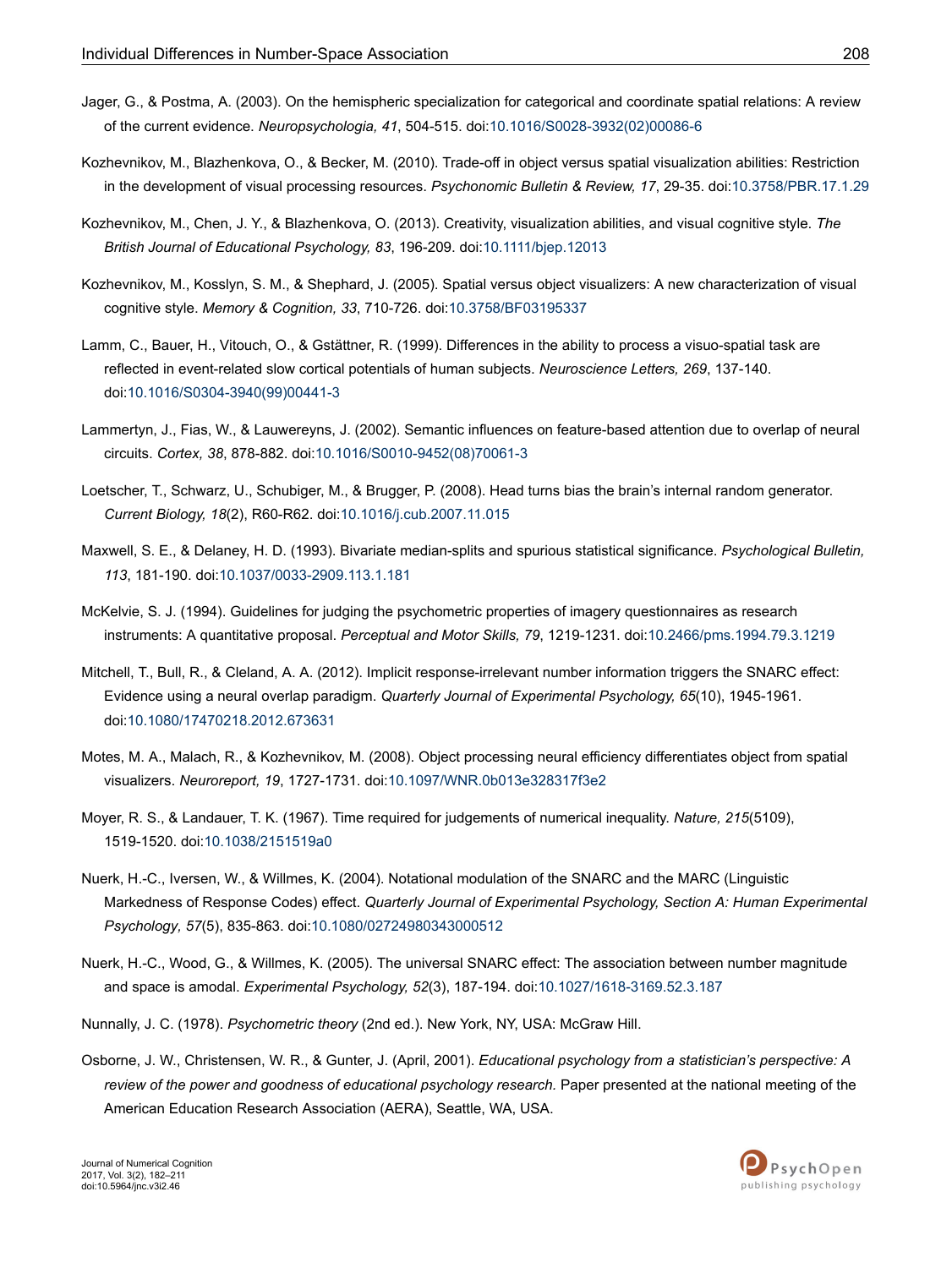- <span id="page-27-0"></span>Osborne, J. W., & Waters, E. (2002). Four assumptions of multiple regression that researchers should always test. *Practical Assessment, Research & Evaluation, 8*(2). Retrieved from<http://pareonline.net/getvn.asp?v=8&n=2>
- Patro, K., & Haman, M. (2012). The spatial-numerical congruity effect in preschoolers. *Journal of Experimental Child Psychology, 111*, 534-542. doi:[10.1016/j.jecp.2011.09.006](http://doi.org/10.1016/j.jecp.2011.09.006)
- Peters, M., Laeng, B., Latham, K., Jackson, M., Zaiyouna, R., & Richardson, C. (1995). A redrawn Vandenberg & Kuse Mental Rotations Test: Different versions and factors that affect performance. *Brain and Cognition, 28*, 39-58. doi:[10.1006/brcg.1995.1032](http://doi.org/10.1006/brcg.1995.1032)
- Pinhas, M., Tzelgov, J., & Ganor-Stern, D. (2012). Estimating linear effects in ANOVA designs: The easy way. *Behavior Research Methods, 44*, 788-794. doi[:10.3758/s13428-011-0172-y](http://doi.org/10.3758/s13428-011-0172-y)
- Pitta-Pantazi, D., Sophocleous, P., & Christou, C. (2013). Spatial visualizers, object visualizers and verbalizers: Their mathematical creative abilities. *ZDM - The International Journal on Mathematics Education, 45*(2), 199-213. doi:[10.1007/s11858-012-0475-1](http://doi.org/10.1007/s11858-012-0475-1)
- Priftis, K., Zorzi, M., Meneghello, F., Marenzi, R., & Umilta, C. (2006). Explicit versus implicit processing of representational space in neglect: Dissociations in accessing the mental number line. *Journal of Cognitive Neuroscience, 18*(4), 680-688. doi:[10.1162/jocn.2006.18.4.680](http://doi.org/10.1162/jocn.2006.18.4.680)
- Proctor, R. W., & Cho, Y. S. (2006). Polarity correspondence: A general principle for performance of speeded binary classification tasks. *Psychological Bulletin, 132*(3), 416-442. doi[:10.1037/0033-2909.132.3.416](http://doi.org/10.1037/0033-2909.132.3.416)
- Restle, F. (1970). Speed of adding and comparing numbers. *Journal of Experimental Psychology, 83*(2, Pt. 1), 274-278. doi:[10.1037/h0028573](http://doi.org/10.1037/h0028573)
- Rubinsten, O., & Henik, A. (2005). Automatic activation of internal magnitudes: A study of developmental dyscalculia. *Neuropsychology, 19*, 641-648. doi:[10.1037/0894-4105.19.5.641](http://doi.org/10.1037/0894-4105.19.5.641)
- Shaki, S., & Fischer, M. H. (2008). Reading space into numbers A cross-linguistic comparison of the SNARC effect. *Cognition, 108*, 590-599. doi:[10.1016/j.cognition.2008.04.001](http://doi.org/10.1016/j.cognition.2008.04.001)
- Shaki, S., Fischer, M. H., & Petrusic, W. M. (2009). Reading habits for both words and numbers contribute to the SNARC effect. *Psychonomic Bulletin & Review, 16*, 328-331. doi[:10.3758/PBR.16.2.328](http://doi.org/10.3758/PBR.16.2.328)
- Shalev, R. S., Manor, O., Kerem, B., Ayali, M., Badichi, N., Friedlander, Y., & Gross-Tsur, V. (2001). Developmental dyscalculia is a familial learning disability. *Journal of Learning Disabilities, 34*, 59-65. doi[:10.1177/002221940103400105](http://doi.org/10.1177/002221940103400105)
- Tzelgov, J., Zohar-Shai, B., & Nuerk, H.-C. (2013). On defining quantifying and measuring the SNARC effect. *Frontiers in Psychology, 4*, Article 302. doi:[10.3389/fpsyg.2013.00302](http://doi.org/10.3389/fpsyg.2013.00302)
- van Dijck, J.-P., & Fias, W. (2011). A working memory account for spatial–numerical associations. *Cognition, 119*, 114-119. doi:[10.1016/j.cognition.2010.12.013](http://doi.org/10.1016/j.cognition.2010.12.013)
- van Dijck, J.-P., Gevers, W., & Fias, W. (2009). Numbers are associated with different types of spatial information depending on the task. *Cognition, 113*(2), 248-253. doi[:10.1016/j.cognition.2009.08.005](http://doi.org/10.1016/j.cognition.2009.08.005)
- van Dijck, J.-P., Gevers, W., Lafosse, C., & Fias, W. (2012). The heterogeneous nature of number-space interactions. *Frontiers in Human Neuroscience, 5*, Article 182. doi[:10.3389/fnhum.2011.00182](http://doi.org/10.3389/fnhum.2011.00182)

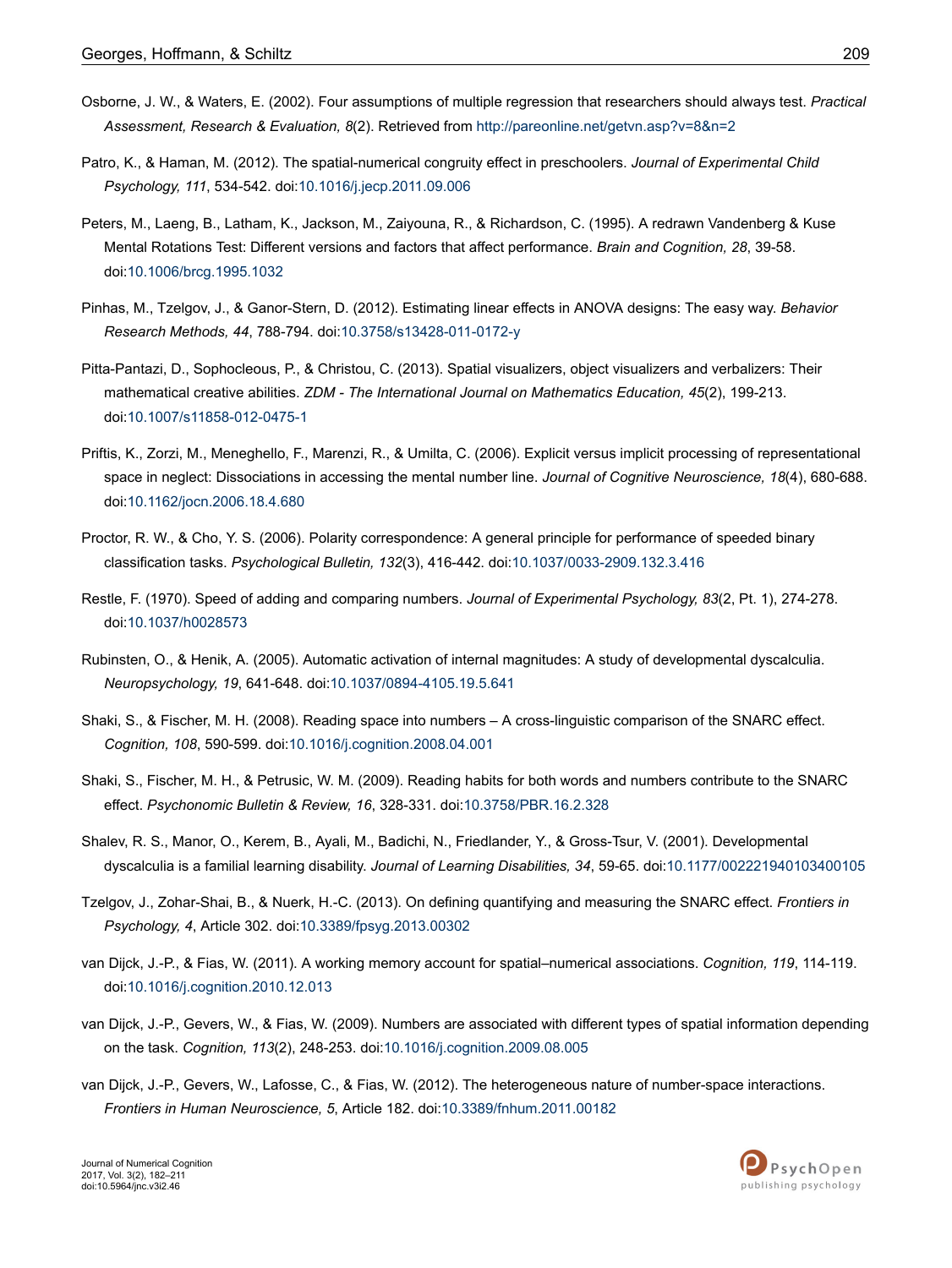- <span id="page-28-0"></span>van Galen, M. S., & Reitsma, P. (2008). Developing access to number magnitude: A study of the SNARC effect in 7- to 9 year-olds. *Journal of Experimental Child Psychology, 101*(2), 99-113. doi:[10.1016/j.jecp.2008.05.001](http://doi.org/10.1016/j.jecp.2008.05.001)
- van Garderen, D. (2006). Spatial visualization, visual imagery, and mathematical problem solving of students with varying abilities. *Journal of Learning Disabilities, 39*(6), 496-506. doi[:10.1177/00222194060390060201](http://doi.org/10.1177/00222194060390060201)
- Viarouge, A., Hubbard, E. M., & McCandliss, B. D. (2014). The cognitive mechanisms of the SNARC effect: An individual differences approach. *PLOS ONE, 9*(4), Article e95756. doi[:10.1371/journal.pone.0095756](http://doi.org/10.1371/journal.pone.0095756)
- Wood, G., Willmes, K., Nuerk, H.-C., & Fischer, M. H. (2008). On the cognitive link between space and number: A metaanalysis of the SNARC effect. *Psychological Science Quarterly, 50*(4), 489-525.
- Wu, A. D., & Zumbo, B. D. (2008). Understanding and using mediators and moderators. *Social Interactors Research, 87*, 367-392. doi:[10.1007/s11205-007-9143-1](http://doi.org/10.1007/s11205-007-9143-1)
- Zorzi, M., Bonato, M., Treccani, B., Scalambrin, G., Marenzi, R., & Priftis, K. (2012). Neglect impairs explicit processing of the mental number line. *Frontiers in Human Neuroscience, 6*, Article 125. doi:[10.3389/fnhum.2012.00125](http://doi.org/10.3389/fnhum.2012.00125)

### **Appendix – SNARC Effect Size**

### **Correlation Analyses**

The correlation between the parity and magnitude SNARC effect sizes was not significant (*r* = .11, *p* = .31). The parity SNARC effect sizes were also not correlated with arithmetic performance (*r* = .11, *p* = .33). Whether this null effect is due to the very low reliability of the parity SNARC effect sizes or indicates that arithmetic performance differentially relates to the parity SNARC regression slopes and effect sizes is not clear. A significant relation was, however, observed between the magnitude SNARC effect sizes and visualization profile ( $r = .31$ ,  $p < .01$ ), which is in accordance with the SNARC regression slope analyses. Attenuated and disattenuated correlation coefficients are displayed in the upper and lower part of Table A.1 respectively.

Table A.1

*Correlation Analysis*

| <b>Cognitive variables</b>       |                          |                          |                          |                          |                          |
|----------------------------------|--------------------------|--------------------------|--------------------------|--------------------------|--------------------------|
| 1. Parity SNARC effect size      | $\overline{\phantom{0}}$ | .11                      | .11                      | $-14$                    | .21                      |
| 2. Magnitude SNARC effect size   | .22                      | $\overline{\phantom{0}}$ | .02                      | $-.04$                   | $.31**$                  |
| 3. Arithmetic performance        | .22                      | .03                      | $\overline{\phantom{0}}$ |                          |                          |
| 4. Spatial visualization ability | $-25$                    | $-05$                    |                          | $\overline{\phantom{0}}$ |                          |
| 5. Visualization profile         | .36                      | .36                      |                          |                          | $\overline{\phantom{0}}$ |

*Note*. Attenuated correlation coefficients are displayed in bold in the upper part of the table. Disattenuated correlation coefficients are displayed in the lower part of the table.

 $*$ *r* $p$  < .01.

### **Multiple Linear Regression Analyses**

None of the two regression models computed with the SNARC effect sizes reached significance as an overall model (parity SNARC effect sizes as DV:  $R^2$  = .09,  $F(4, 76)$  = 1.77,  $p = .14$ , see [Table A.2](#page-29-0), magnitude SNARC effect sizes as DV: *R*<sup>2</sup> = .11, *F*(4, 76) = 2.3, *p* = .07, see [Table A.3](#page-29-0)).